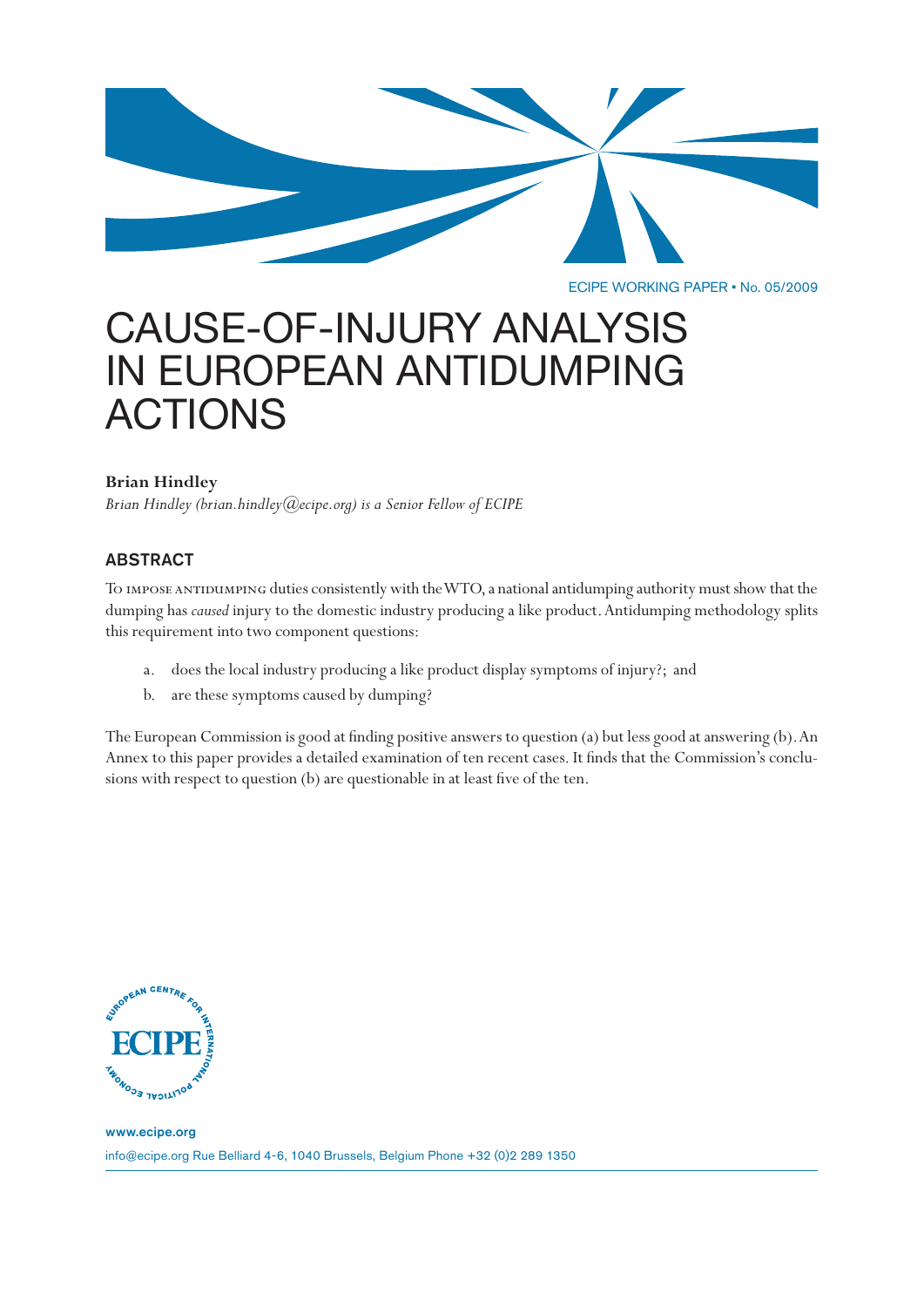# 1. SYMPTOMS OF INJURY

AN INDUSTRY WITHOUT signs of injury is unlikely to obtain antidumping assistance. The Uruguay Round Anti-dumping Agreement (ADA), however, provides substantial scope for discovering symptoms. Art 3.4 says:

"The examination of the impact of the dumped imports on the domestic industry concerned shall include an evaluation of all relevant economic factors and indices having a bearing on the state of the industry, including actual and potential decline in sales, profits, output, market share, productivity, return on investments, utilization of capacity; factors affecting domestic prices; the magnitude of the margin of dumping; actual and potential negative effects on cash flow, inventories, employment, wages, growth, ability to raise capital or investments. This list is not exhaustive, nor can one or several of these factors necessarily give decisive guidance".

This non-exhaustive list is long enough that even an industry that might generally be thought to be in good health could show negative on some indicators. Inclusion in the list of "the magnitude of the margin of dumping", in particular, opens a path to a finding that dumping has injured an industry that is in a prosperous state.

# 2. CAUSATION OF INJURY

The requirement that dumping be shown to have caused injury has a long and uneven history in the GATT/WTO. Article VI of GATT (1947) does not condemn dumping as such: "The contracting parties recognise that dumping … is to be condemned if it causes or threatens material injury to an established industry…" .

The Kennedy Round Antidumping Code, in 1967, expressly required that dumping be "demonstrably the principal cause" of the injury. This strong requirement was weakened in the succeeding Tokyo Round in 1979, which required merely that "injuries caused by other factors must not be attributed to the dumped imports". The preamble to the Tokyo Round Code did state, however, (in words regrettably lost in the Uruguay Round) that, "*antidumping practices* should not constitute an unjustifiable impediment to international trade" (emphasis added). Only after identification of *that* threat did it go on to say that, "antidumping duties may be applied to dumping *only* if such dumping causes or threatens material injury …" (emphasis added).

The Uruguay Round Code, which is still in force, uses firmer language once more. Article 3.5 of the Uruguay Round ADA, which embodies the current WTO rules, says that:

"It must be demonstrated that the dumped imports are, through the effects of dumping … causing injury within the meaning of this Agreement. The demonstration of a causal relationship between the dumped imports and the injury to the domestic industry shall be based on an examination of all relevant evidence before the authorities. The authorities shall also examine any known factors other than the dumped imports which at the same time are injuring the domestic industry, and the injuries caused by these other factors must not be attributed to the dumped imports."

The ECIPE Working Paper series presents ongoing research and work in progress. These Working Papers might therefore present preliminary results that have not been subject to the usual review process for ECIPE publications. We welcome feedback and recommend you to send comments directly to the author(s).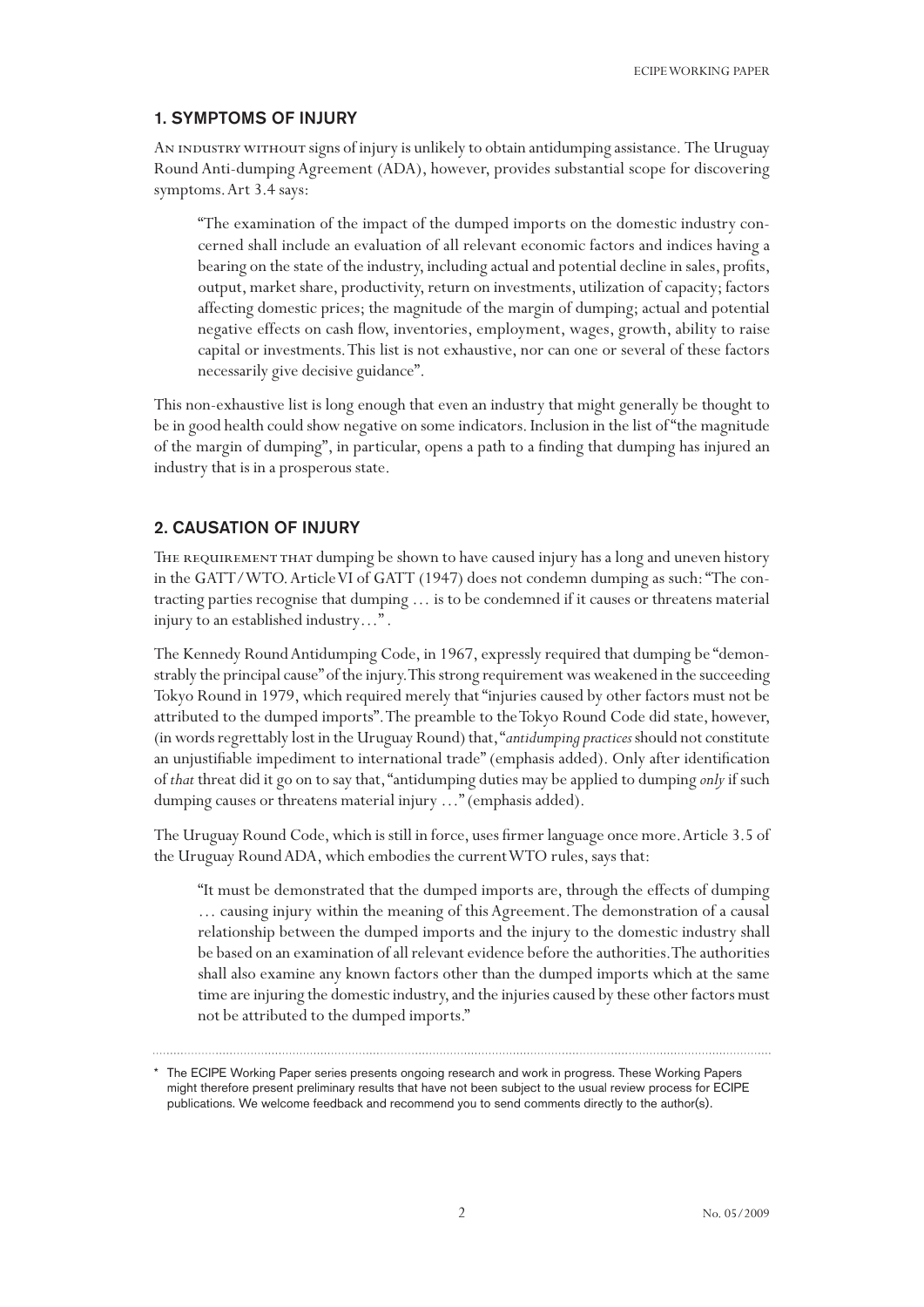These injunctions, though, may fail to be effective. An antidumping authority that has proved to its own satisfaction that dumping has occurred, and that has demonstrated that the national industry competing with those imports displays symptoms of injury, may doubt the need for rigorous enquiry into the cause of the injury. Had the dumped product been sold at higher prices, the domestic industry would have been able to sell more, or sell at a higher price or both. Isn't it *obvious* that dumping injures the industry? Such thoughts may lead to lackadaisical cause-of-injury investigations.

#### 3. THE COMMISSION'S METHODOLOGY

To establish that dumping has caused the symptoms it points to, the Commission often relies on claims of "price undercutting" by the alleged dumper -- sales of the dumped product at prices below those charged by the Community industry. Examination of price undercutting is authorised by the WTO (ADA Article 3.2), but price undercutting is not illegal *per se*. The argument is that the dumper would not have been able to undercut had he not been dumping. Thus, the Commission's findings of dumping play a central role in the Commission's demonstration that the injury was caused by "dumping".

In a typical investigation, the Commission attempts to show that the troubles of the Community Industry (CI) and the onset of dumping and price undercutting are simultaneous or that dumping and price undercutting preceded the injury. It then lists alternative hypotheses as to how the injuries of the CI might have been caused, usually dismissing them as insignificant.

This methodology has several problematic features. Their full force does not appear until actual application of the methodology is examined – as is done in the Annex to this paper.

Before turning to practice, though, two of these problematic features can usefully be noted. Both are defects in the way the Commission converts facts or asserted facts into statements about causation. They are that:

The basic data cited by the Commission typically is that imports have increased and output and profitability of the CI have fallen. These observations are *consistent* with the hypothesis that dumping has caused the injury.

Consistency, though, is a weak requirement. That a pig is in a field outside Munich on one day, and in a yard in Frankfurt the next, for example, is *consistent* with the hypothesis that it flew between the two. But the stated facts are very far from being *proof* of that proposition.

That imports have increased and that the CI displays symptoms of injury are consistent with an increase in the attractiveness of foreign products for reasons other than dumping, or with injuries to the CI from domestic sources -- excessive wage increases, for example, or increases in the price of other inputs, or a loss of discipline in the production process – even with damage brought about by a deliberate increase in CI prices (which is not a possibility to be lightly dismissed when the reward for such action is an anti-dumping duty).

If the Commission examines the possibility that the CI is responsible for its own injuries at all, it is typically as an afterthought. But the major symptoms of self-injury match those of dumping. The Commission should therefore pay greater attention to the possibility of self-injury.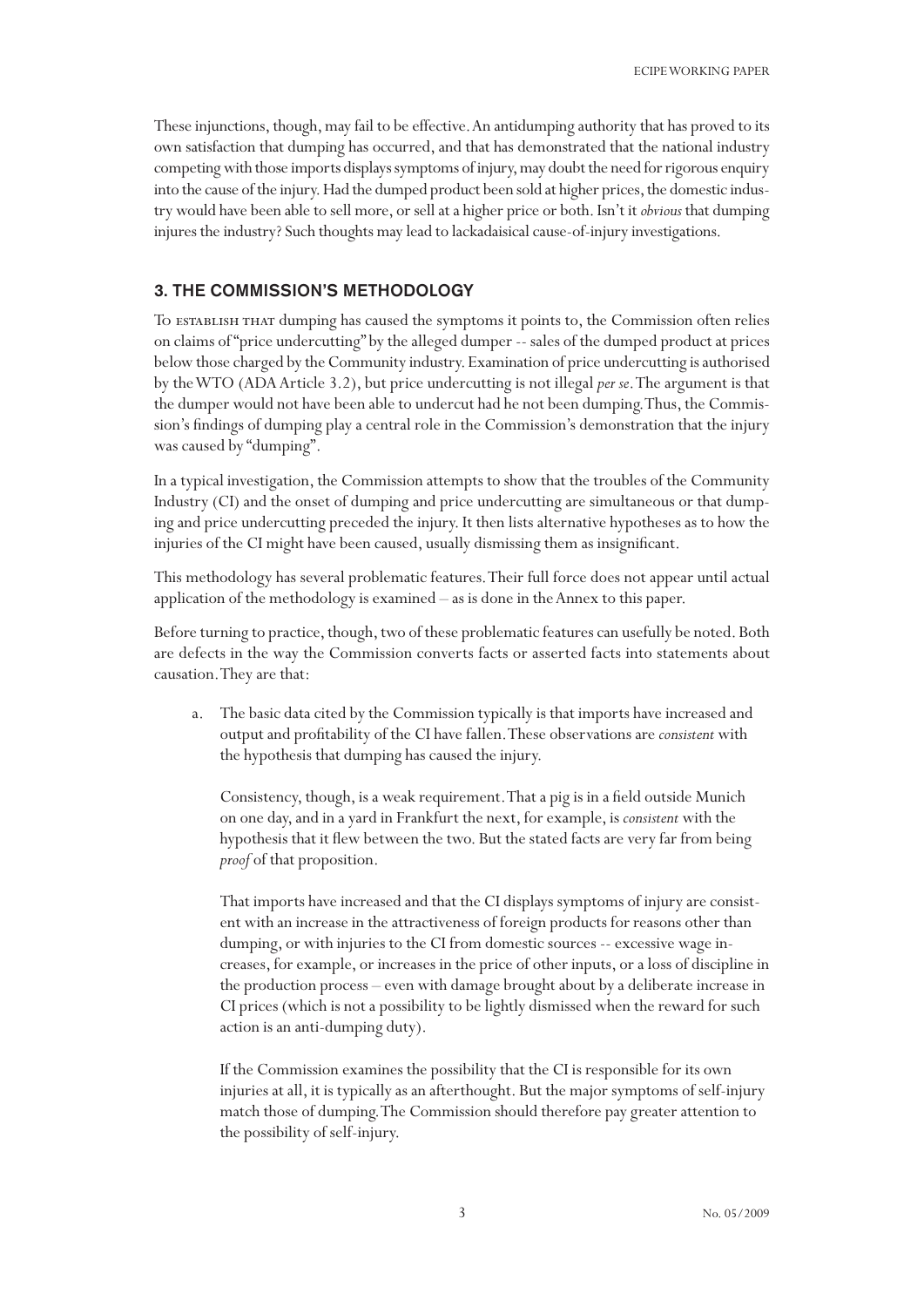b. The notion of "price undercutting" is full of problems. Price undercutting as used by the Commission implies that identical products sell at different prices in the same market. That is possible, but it is not a state of affairs to be merely assumed.

Both issues call for more detailed examination.

# 3.1 SELF-INJURY

To put the central point in simple analytical terms, a downward shift of the foreign supply curve of a product and an upward shift of the domestic supply curve will have the same effects on domestic output and employment (down); imports (up); and profitability of the domestic industry (down). Price on the domestic market, however, will tend to fall if the foreign supply curve falls; but to rise if the domestic supply curve rises. Price on the domestic market is therefore a crucial variable in distinguishing one hypothesis from the other.

The Commission is often perfunctory in its examination of the possibility that injury is self-inflicted. In some cases, that might be justified -- self-injury is sometimes easy to identify. Changes in the price of inputs affecting the CI – including wages – ought, for example, to be easy to observe. But it may be quite difficult to detect the effects of product design or quality or associated services that fall behind those offered by exporters.

# 3.2 PRICE UNDERCUTTING

PRICE UNDERCUTTING IMPLIES that identical products are sold for different prices in the same market. Yet how can that be? How are high-price sellers able to make any sales? Some explanation is needed.

# *3.2.1 Explaining price difference: hypotheses and implications*

Possible explanations are that:

- a. The allegedly identical products are, in fact, different. Differences might be of two types. Products might differ in:
	- i. physical characteristics (different levels of impurity in a chemical, for example); or

ii. in the relationships that sellers have with buyers: high-price suppliers, for example, might offer more and/or better services than low-price suppliers.

- b. Information is imperfect some buyers do not know that an identical product is available at lower prices.
- c. Alternatively, existing contracts may prevent buyers from switching their purchases to low-price suppliers.
- d. Buyers know that lower prices are available but do not think it worthwhile to switch to the low-cost sources – the market is subject to inertia.

In case (a) price differences are to be expected and are consistent with equilibrium in a com-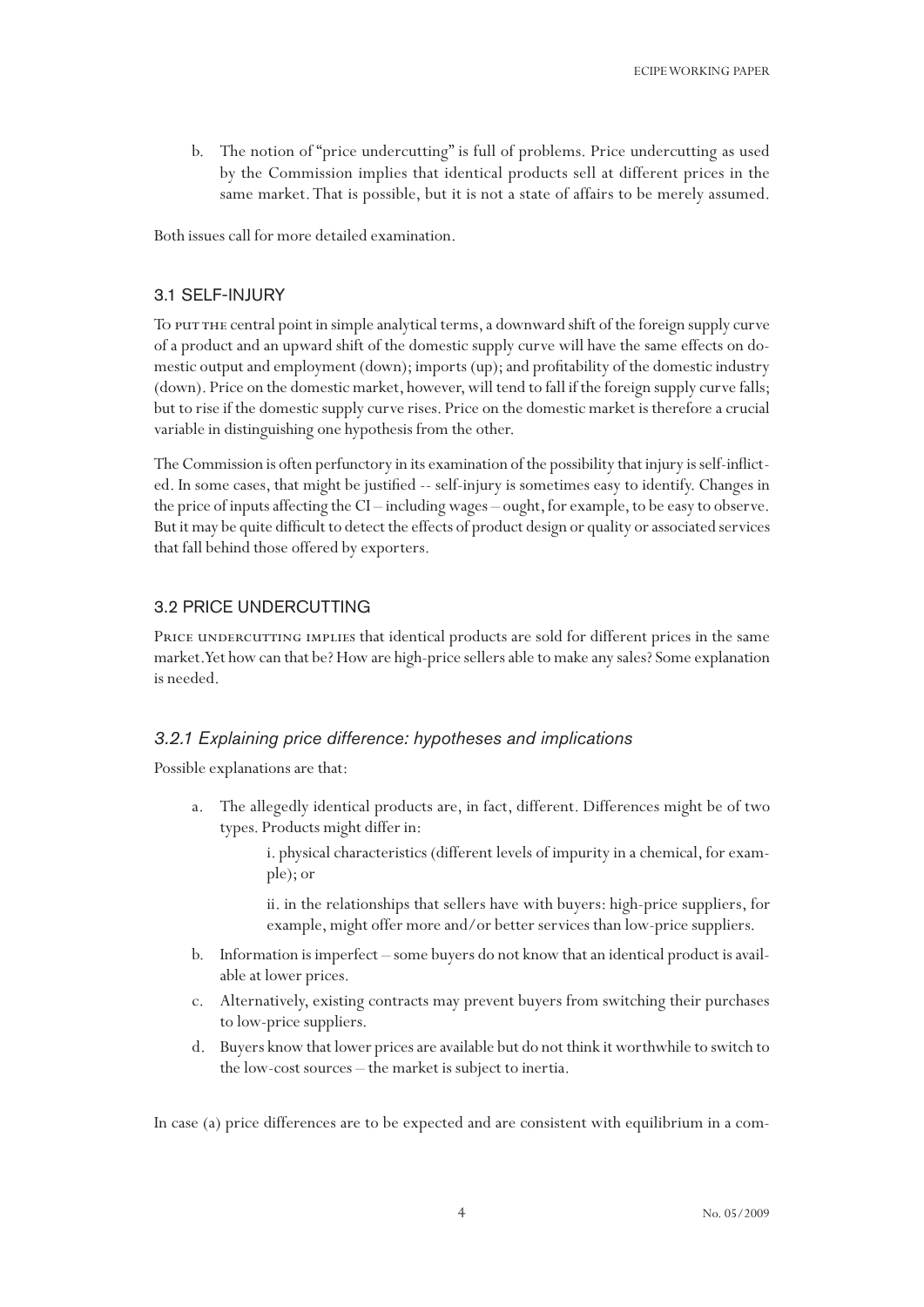petitive market. That an inferior product sells for less than a better one, however, should not be interpreted as "price-undercutting". Price undercutting in this case would occur if the difference in price *overcompensated* for the inferiority of the low-price product: that, however, will be difficult to convincingly establish.

Case (a) is a problem for the Commission. It provides a simple and plausible explanation of the existence of price differences, but it does not permit the Commission to legitimately deduce from the fact of "price undercutting" the conclusions it wants to arrive at. The Commission is sometimes peremptory about cutting this Gordian knot. "The products are the same", it says, without further ado.

Yet if the Commission alleges that imported and domestic products are identical and that foreigners are undercutting domestic prices, it is still claiming that the prices for the identical products are different. It is then legitimate to suspect that it has simply failed to identify what it is that differentiates the products. To avoid this, it must provide some other explanation of the difference: that is, it must argue that one or more of cases  $(b)$ ,  $(c)$  or  $(d)$  hold true.

If the Commission relies on case (b) or case (c), however, it ought to be able to demonstrate that they apply. Rather than questionable assertions that the prices of domestic and imported products differ even though their economic properties do not, the Commission should provide a plausible empirical basis for whatever hypothesis it believes to explain the difference in price. This is not unduly demanding: existing contracts are in principle knowable; and imperfect information would be difficult to sustain as an explanation of price differences if it were shown, for example, that all domestic buyers had recent dealings with the alleged dumpers.

Cases (b) and (c) provide coherent explanations of price differences which do not jeopardise the thrust of an antidumping investigation<sup>1</sup>. Case  $(d)$  – inertia – is different. It explains price differences, but, if it is true, anti-dumping action loses much of its already slim justification.

Inertia protects incumbent suppliers. The protection, though, is unlikely to be absolute – at some price, the formerly inert buyer will switch to the cheaper source of supply. Inertia will then protect the new supplier.

A new supplier with lower costs than the incumbent, therefore, will be prepared to spend money (invest) in order to replace the incumbent, and he is likely to do this by cutting his prices – to less than marginal cost if necessary. In this case, price undercutting is likely to be the only means by which a new entrant (whether domestic or foreign) can win the business of buyers subject to inertia. Dumping and price undercutting are then consistent with economically virtuous behaviour; and to act against them raises a barrier to the entry of newcomers into a market characterised by inertia – in economic terms, a foolish thing to do.

Only two explanations of price differences leave intact the Commission's methodology – contractual rigidities or imperfect information. If the Commission relies on price undercutting in arriving at the conclusion that dumping has caused injury, it should be required to demonstrate that one or the other explanation has some basis in fact.

# 4. THE METHODOLOGY IN PRACTICE

The best way to convey how the Commission goes about fulfilling the requirement that it shows that dumping has caused injury, is to examine actual cases.

In such an examination, what are we looking for? Typically, as noted, the Commission will have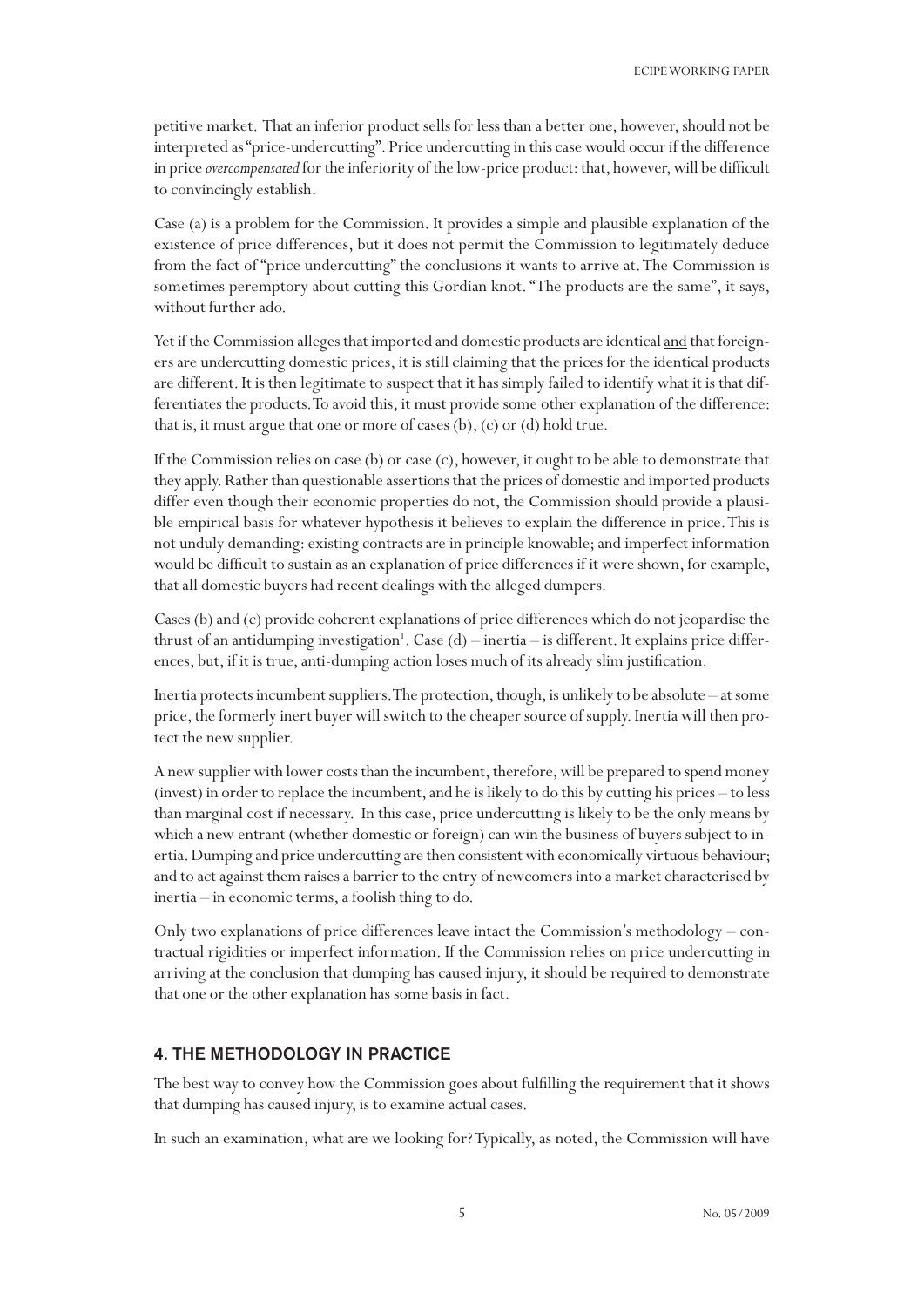what it regards as proof of dumping, and the industry competing with the dumped imports will display symptoms of injury. At that superficial level, the evidence is consistent with the hypothesis that the dumping has caused the injury.

But, as noted, consistency is a very weak standard. To show more than mere consistency – to show that the evidence approaches something that might be regarded as proof – it is necessary to look for alternative hypotheses and to show that they are *in*consistent with the data.

The principal function of an honest enquiry into the causes of injury should be not to tediously show the consistency of injury findings with dumping findings, which in most cases can be taken for granted. It is, rather, to seek out alternative hypotheses about the cause of the injury, and to show that they do not hold water.

Broadly speaking, there are two sources of alternative hypotheses. The first consists of different notions as to why the foreign supply curve might shift downwards – for example, technological advance, improved efficiency in production; new and cheaper sources of supply of inputs, and dumping. Examination of these matters might usefully be part of the analysis of dumping.

The second source provides different reasons as to why the costs of production of the domestic industry might rise – for example, undue increases in wages or the prices of other inputs, losses in productive efficiency; or why its product might become less attractive to buyers – for example, design shortcomings, relative to foreign competing products. The Commission examines the state of the CI in some detail, but its focus is not the one suggested here.

# 4.1 THE SAMPLE

HM Revenue and Customs provides a convenient internet listing of recent EC antidumping regulations.2 At 3 October 2008, 23 of these regulations imposed definitive duties.

I examine the ten most recent of these (as of 3 October 2008) in the Annex to this paper. I rely entirely on the information provided in the regulation. It is possible that other sources of information would reveal more cases to be problematic.

In each case, the question asked is whether the Commission does in fact "… demonstrate that the dumped imports are, through the effects of dumping … causing injury."

## 4.2 RESULTS

The outcome of this analysis is presented in Table 1. Of the ten cases, five of the analyses of cause of injury are consistent with the basic findings of dumping and injury, but add little or nothing to them (Coke of coal from China; EMD from South Africa; DCD from China; perosulphates from the US, China and Taiwan; and saddles from China). Two more suggest alternative hypotheses which have not, however, been properly explored by the Commission (Compressors from the PRC and Ferro-silicon from the PRC, Egypt, Kazakhstan, Macedonia and Russia). Two more are unconvincing to an extent that casts doubt on the idea that dumping caused the injury (Sweetcorn kernels from Thailand and Ironing Boards from China and Ukraine); and one (Dihydromyrcenol from India) is riddled with errors and offers arguments that are weak or non-existent: it raises in the mind of an attentive reader serious doubt that the injury reported was caused by the dumping the Commission claims to have discovered.

Five out of ten is not an impressive score, especially when the passing mark of "consistent" can be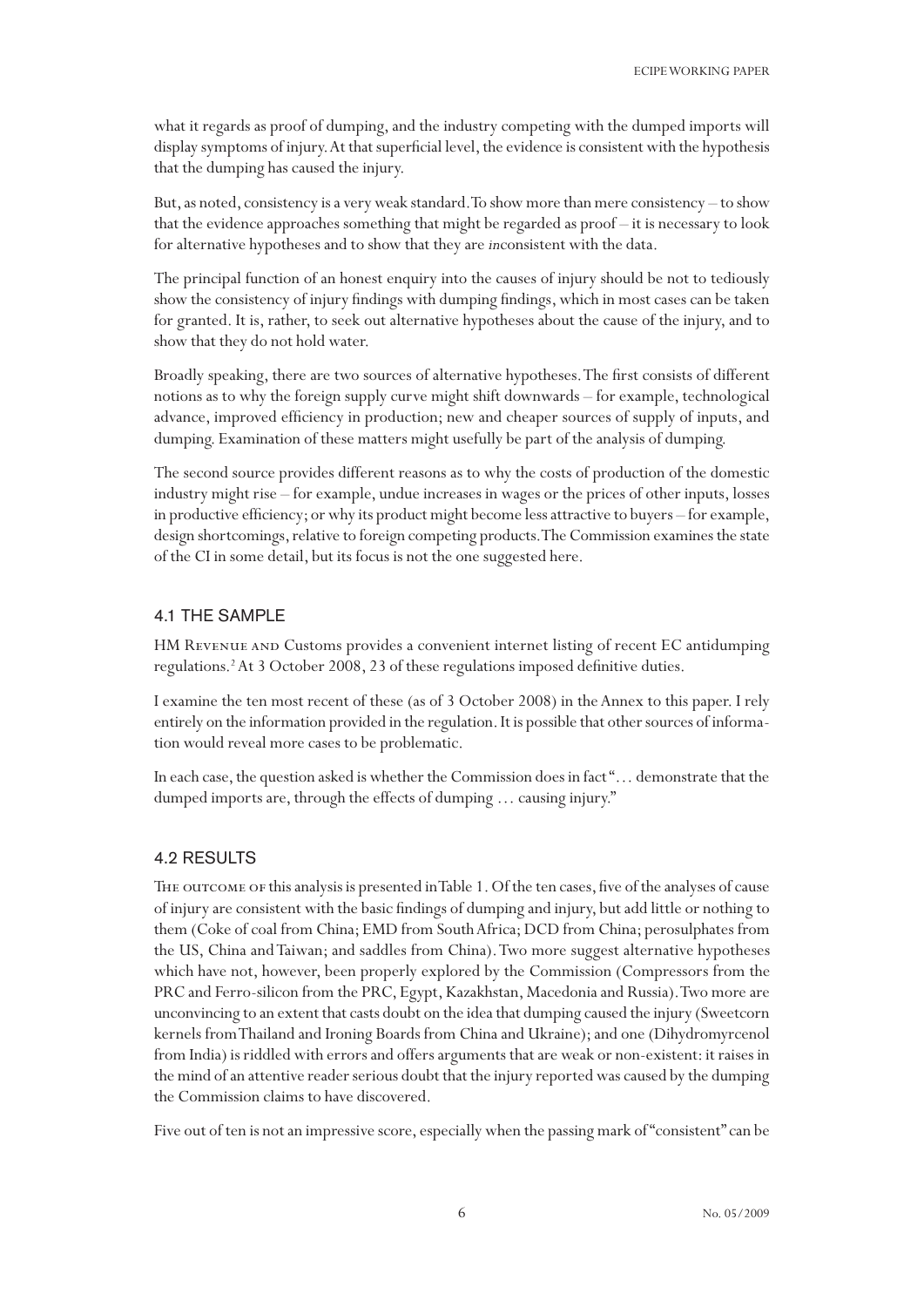achieved with little or no effort. The evidence suggests that the Commission is perfunctory and ritualistic in its approach to determining the cause of injury in antidumping investigations. Its performance can clearly be improved.

#### TABLE 1: SUMMARY OF CASES AND CONCLUSIONS FULL DETAILS OF THESE CASES ARE IN THE ANNEX

| 1. "Compressors originating in the<br>PRC"                                         | In the light of the price increases of the domestic industry, the<br>Commission's comment that " these dumped imports exerted a down-<br>ward pressure on the prices, preventing the Community industry from<br>increasing its sales prices to a level that would have been necessary to<br>realise a profit" is unconvincing. The prima facie evidence of self-inflicted<br>injury is greater than the Commission acknowledges. Indeed, it does not<br>even refer to the possibility in its discussion of other factors that might have<br>caused injury.<br>The hypothesis of self-inflicted injury deserved more energetic exploration.<br>At the very least, the Commission should have provided figures to support<br>its explanation of the increase in prices by the Cl.<br>Verdict: Fail |
|------------------------------------------------------------------------------------|--------------------------------------------------------------------------------------------------------------------------------------------------------------------------------------------------------------------------------------------------------------------------------------------------------------------------------------------------------------------------------------------------------------------------------------------------------------------------------------------------------------------------------------------------------------------------------------------------------------------------------------------------------------------------------------------------------------------------------------------------------------------------------------------------|
| 2. "Coke of coal from China"                                                       | This case is driven entirely by the dumping finding. The finding of injury is<br>weak. The discussion of the cause of injury does not strengthen it.<br>Verdict: Pass                                                                                                                                                                                                                                                                                                                                                                                                                                                                                                                                                                                                                            |
| 3. "Electrolytic Manganese Oxides<br>(EMDs) from South Africa                      | The Commission describes a situation in which the world price of an output<br>is depressed, so that selling price is everywhere likely to be less than av-<br>erage total cost. When this situation displays itself in the pricing of exports,<br>antidumping law allows it to be interpreted as dumping.<br>Verdict: Pass                                                                                                                                                                                                                                                                                                                                                                                                                                                                       |
| 4. "Ferro-Silicon from the PRC, Egypt,<br>Kazakhstan, FYR Macedonia and<br>Russia" | The Commission's analysis may be correct but badly presented; but it<br>certainly does not leave the sense that this case is cut and dried. On the<br>contrary, it seems possible that with more information about the industry,<br>a completely different story might be told about the causes of the injury to<br>the CI.<br>Verdict: Fail                                                                                                                                                                                                                                                                                                                                                                                                                                                     |
| 5. "Dihydromyrcenol from India"                                                    | This is a slovenly report. Words are inconsistent with tables, and what<br>purport to be logical inferences have no basis. The evidence the Commis-<br>sion presents suggests that competition from India is a problem for the CI.<br>It does not demonstrate that unfair competition is a major component in the<br>creation of that difficulty, or in the injury suffered by the CI.<br>Verdict: Bad fail                                                                                                                                                                                                                                                                                                                                                                                      |
| 6. "Dicyandiamide (DCD) from China"                                                | The cause-of-injury analysis adds nothing to the finding of "dumping" and<br>the description of the wounds of the CI. It is, indeed, a monument to nega-<br>tivity - "No, we can't". No we can't quantify quality differences. No we can't<br>compare the CI cost structure with the Chinese cost structure, even though<br>evidence suggests that the CI may be relatively high-cost.<br>Verdict: Pass                                                                                                                                                                                                                                                                                                                                                                                          |
| 7. "Perosulphates from the US, China<br>and Taiwan"                                | The CI displays some symptoms of injury, and the Commission is able to<br>produce evidence of dumping. The cause-of-injury analysis adds little to<br>these facts.<br>It is difficult to avoid the conjecture that this case was deliberately structu-<br>red to catch US producers of KPMS in the antidumping net.<br>Verdict: Pass                                                                                                                                                                                                                                                                                                                                                                                                                                                             |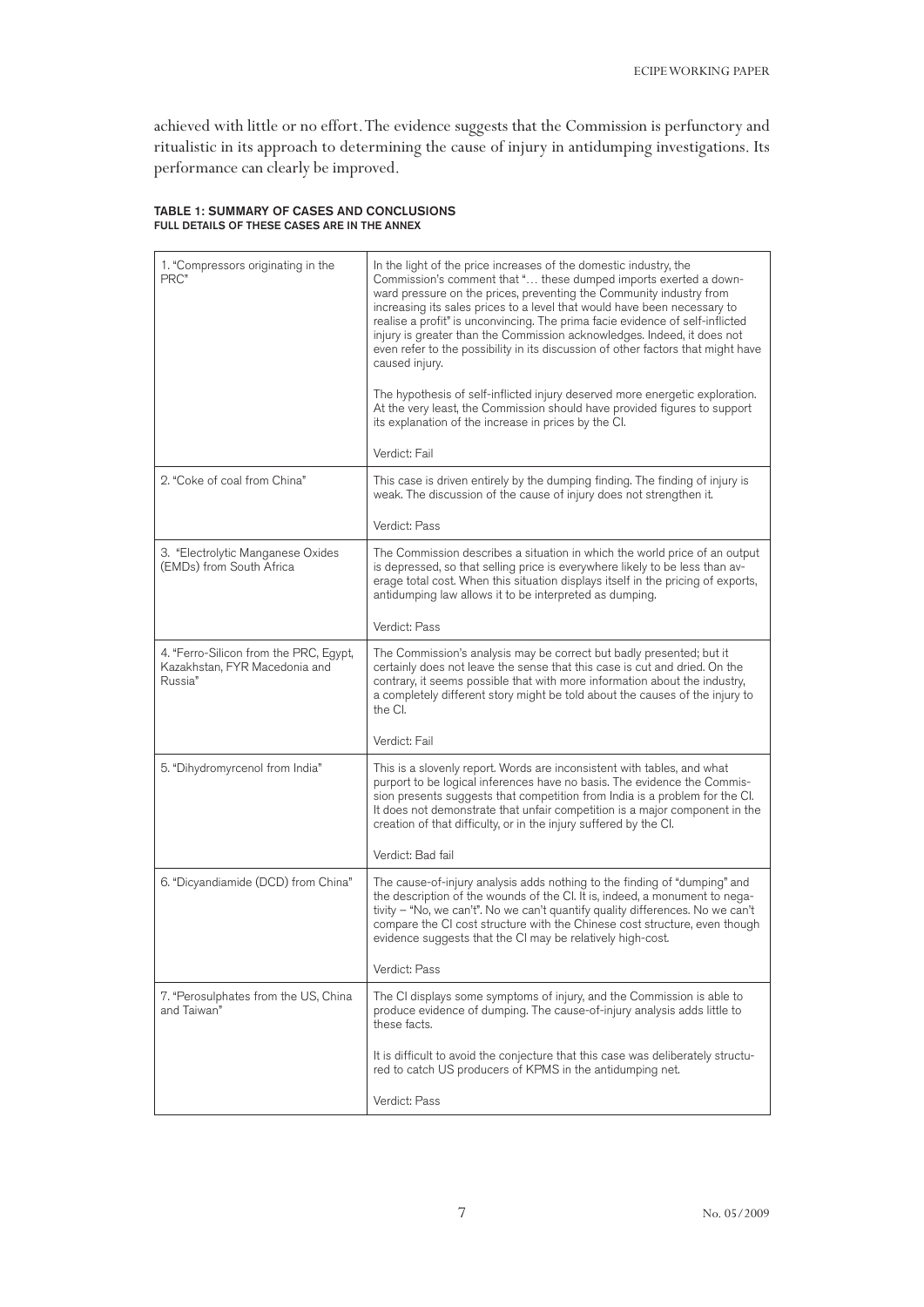| 8. "Saddles from China"                                       | The analysis of causation adds nothing to the basic finings of dumping and<br>injury. There is a clear possibility that the CI is at risk in the production of<br>low-tech saddles but profitable in the production of high-tech ones. Anti-<br>dumping duties may maintain a temporary EC presence in the production of<br>low-tech saddles. It is not self-evident, however, that this outcome is to be<br>applauded.<br>Verdict: Pass                   |
|---------------------------------------------------------------|------------------------------------------------------------------------------------------------------------------------------------------------------------------------------------------------------------------------------------------------------------------------------------------------------------------------------------------------------------------------------------------------------------------------------------------------------------|
| 9. "Prepared or Preserved Sweetcorn<br>Kernels from Thailand" | The evidence on price undercutting $-$ only two of the four sampled firms<br>found to undercut, and then by small and possibly exaggerated margins<br>-- does not seem to support strong statements. The Commission neverthe-<br>less says that: "Given the volume and the level of price undercutting of the<br>imports concerned, these imports were certainly a factor affecting prices"<br>(emphasis added).                                           |
|                                                               | But the level of price undercutting is trivial compared to the difference<br>between Thai and EC prices, and, indeed, is so small as to be suspect. That<br>prices in the EC would have risen had the Thai producers withdrawn from<br>the EC market is a reasonable proposition. But it has nothing to do with<br>price undercutting. It is difficult to avoid the conclusion that the Commission<br>is trying to buttress a weak case with strong words. |
|                                                               | The evidence of injury also seems slight. The return on investment of the CI<br>did indeed fall by 58 per cent: from 59.8 per cent to 25.1 per cent. But the<br>starting point is high; and the end point a long way from ruin.                                                                                                                                                                                                                            |
|                                                               | The evidence of injury and the evidence that the injury was caused by the<br>dumping of Thai products is unconvincing. On the contrary, the evidence<br>suggests that the EC would have been better off had this EC industry been<br>left to cope with competition by itself.                                                                                                                                                                              |
|                                                               | Verdict: Fail                                                                                                                                                                                                                                                                                                                                                                                                                                              |
| 10. "Ironing boards from China and<br>the Ukraine"            | It is far from evident on that the injuries of the $Cl$ – which are themselves<br>open to question $-$ were caused by the dumping or price undercutting<br>that the Commission alleges. Certainly the Commission's presentation of<br>its evidence is far from making either case.                                                                                                                                                                         |
|                                                               | An alternative hypothesis, based on the Commission's own evidence, is<br>that this was a lucrative but sleepy EU industry. It offered more energetic<br>companies in China and the Ukraine the prospect of profitable entry, which<br>they took.                                                                                                                                                                                                           |
|                                                               | Verdict: Fail                                                                                                                                                                                                                                                                                                                                                                                                                                              |

# 5. CONCLUDING COMMENTS

How can improvement be obtained?

The Commission's present analysis of COI is dominated by the incorrect notion that mere consistency between dumping and injury proves that the dumping has caused the injury. Alternative hypotheses are "examined" at the end of its investigations, true, but this exercise is perfunctory -- ticking the boxes of a standard list. As is clear from the detailed examination of the cases in the Annex, the Commission does not go out of its way to generate alternative hypotheses about causation, fails to notice hypotheses that stare it in the face, and ignores suggestions made to it.

Yet the Commission's duty to show that dumping has caused injury means that alternative hypotheses about the cause of injury are at the centre of its task, not a mere after-thought, needed to meet a legal formality. If the Commission takes seriously the job of showing that dumping has caused injury, alternative hypotheses about the cause of injury should be at the heart of its investigations.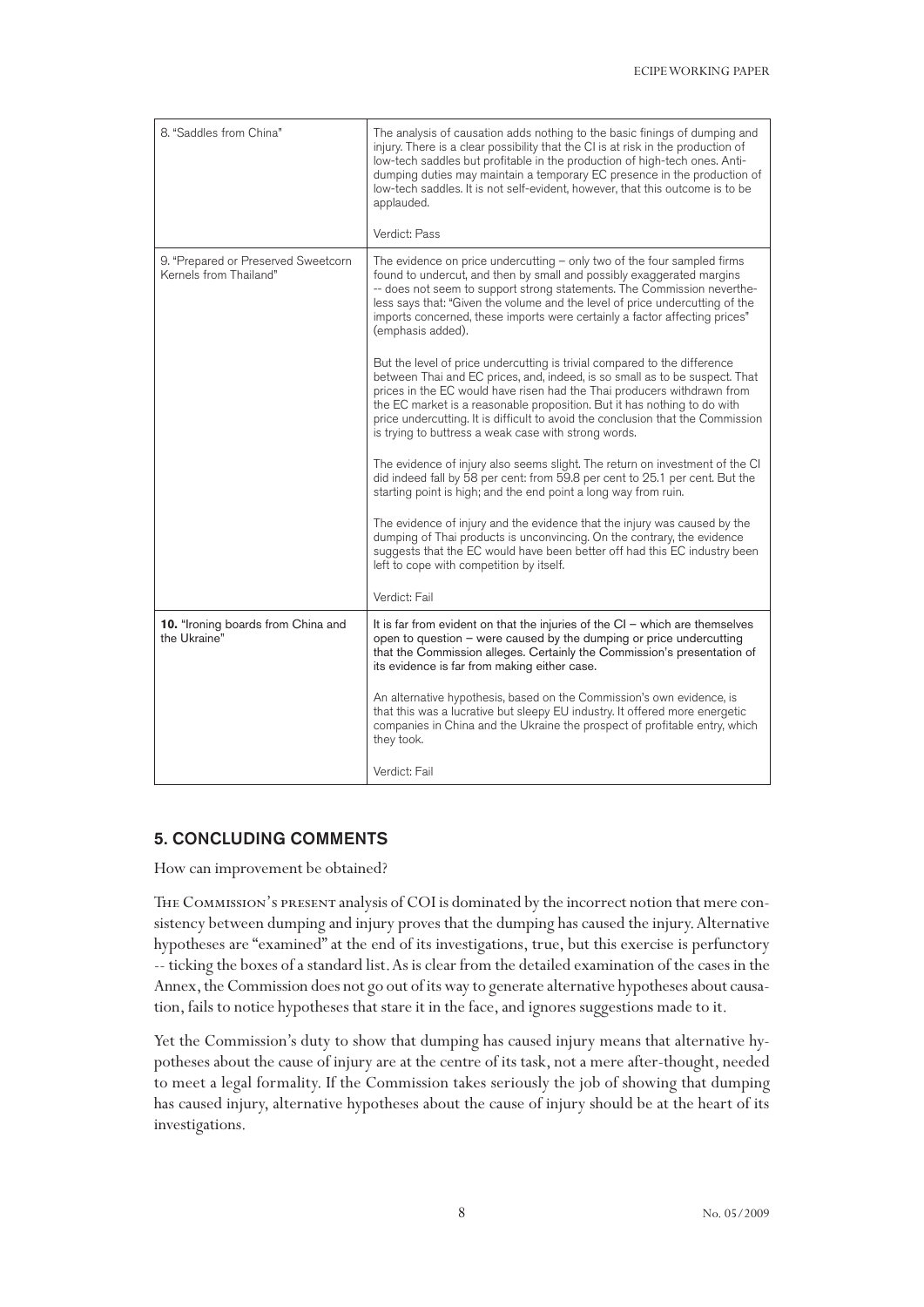An increase in the price of the output of the domestic industry in excess of the price of imports suggests the possibility of self-injury. It is an indicator that should be treated seriously by the Commission.

In practice, the Commission frequently dismisses this indicator on the basis that the increase in the average price of the domestic product is due to a shift in the product mix of the CI towards higher-quality and higher-price products. It rarely gives evidence for this proposition, however. Yet the indicator is important enough that if the Commission wants to dismiss it on such grounds, it should provide supporting numerical evidence, not merely unsupported assertion.

Finally, the Commission relies heavily on the idea of price undercutting in its injury and cause-ofinjury analyses. This is perfectly consistent with the ADA, but that does not mean that the Commission can be careless in its use of price undercutting. More careful analysis of price undercutting, including specification of what allows prices to differ, is needed to remove the problematic features of the Commission's current usage.

It may, of course, be difficult for the Commission to put this short list into effect. Everything suggested here would make it more difficult to pursue antidumping complaints to antidumping duties; and that may run so strongly counter to the antidumper culture that it cannot be achieved with existing institutions.

If so, that makes a strong case for a new body, independent of the antidumping authority, to examine injury and provide cause-of-injury analyses.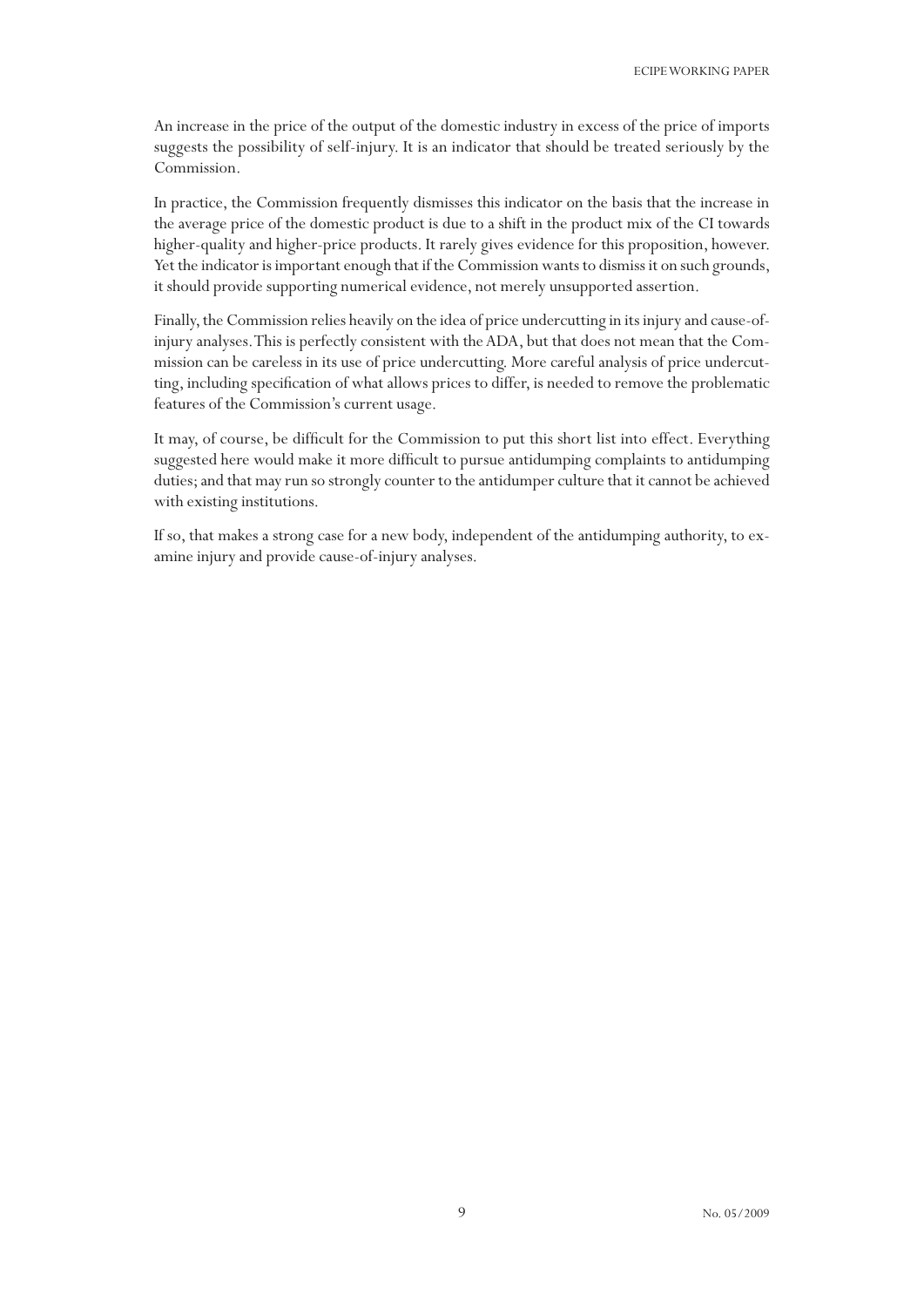#### ANNEX

# ANALYSIS OF INJURY AND CAUSE OF INJURY IN TEN RECENT ANTIDUMP-ING INVESTIGATIONS

AD1555

# CERTAIN COMPRESSORS ORIGINATING IN THE PRC NO PROVISIONAL REGULATION. DEFINITIVE: OJ L81/2008

**Product:** Reciprocating compressors giving a flow of not more than 2 cubic metres per minute (R16).

**Industry Structure:** The Commission identifies three European producers, all Italian (R13). There is "an apparent high number of exporting producers in the PRC" (R7). Fourteen companies or groups of companies based in the PRC made themselves known to the Commission (R22).

**Investigation Period:** 1 October 2005 to 30 September 2006. Trends were observed from 1 January 2003 to the end of the IP (R15).

**Dumping calculation:** The Commission selected a sample of six companies or groups of companies from the PRC. Market economy treatment (MET) was granted to two of these, and individual treatment (IT) to all but one of the rest (R38).<sup>3</sup>The analogue country was Brazil, and dumping margins of 51.6 per cent to 76.6 per cent were discovered for the Chinese companies denied MET, and lower ones -- 10.6 per cent and 13.7 per cent -- for the two who received MET (R25-55). Dumping duties were imposed at these levels.

Price undercutting: The Commission says (R74) that: "A comparison for comparable models of the product concerned was made between the sampled exporting producers' and the Community industry's average selling prices in the Community". The Commission's comparison showed that during the IP the product concerned sold in the Community undercut the Community industry's prices by between 22% and 43%, depending on the exporter concerned.

**COI analysis:** the core of the Commission's analysis of injury and causation is given in recital 102:

"The significant increase in the volume of the dumped imports by 182% between 2003 and the IP, and of its corresponding share of the Community market, i.e. by 35 percentage points [from 17.6 per cent in 2003 to 52.9 per cent in 2006] as well as the undercutting found (between 22% and 43% during the IP) generally coincided with the deterioration of the economic situation of the Community industry, as explained in recital 99. In addition, dumped prices were, on average, considerably below those of the Community industry throughout the period considered. It is considered that these dumped imports exerted a downward pressure on prices, preventing the Community industry from increasing its sales prices to a level that would have been necessary to realise a profit and that the dumped imports had a significant negative impact on the situation of the Community industry. Moreover, it appears that the Community industry lost a significant part of its market share to the increased volume of dumped imports. The decreased sales volumes led to a relative increase of the fixed costs of the CI, which had a negative impact on the financial situation as well. Therefore, there is a clear causal link between imports from the PRC and the material injury suffered by the Community industry".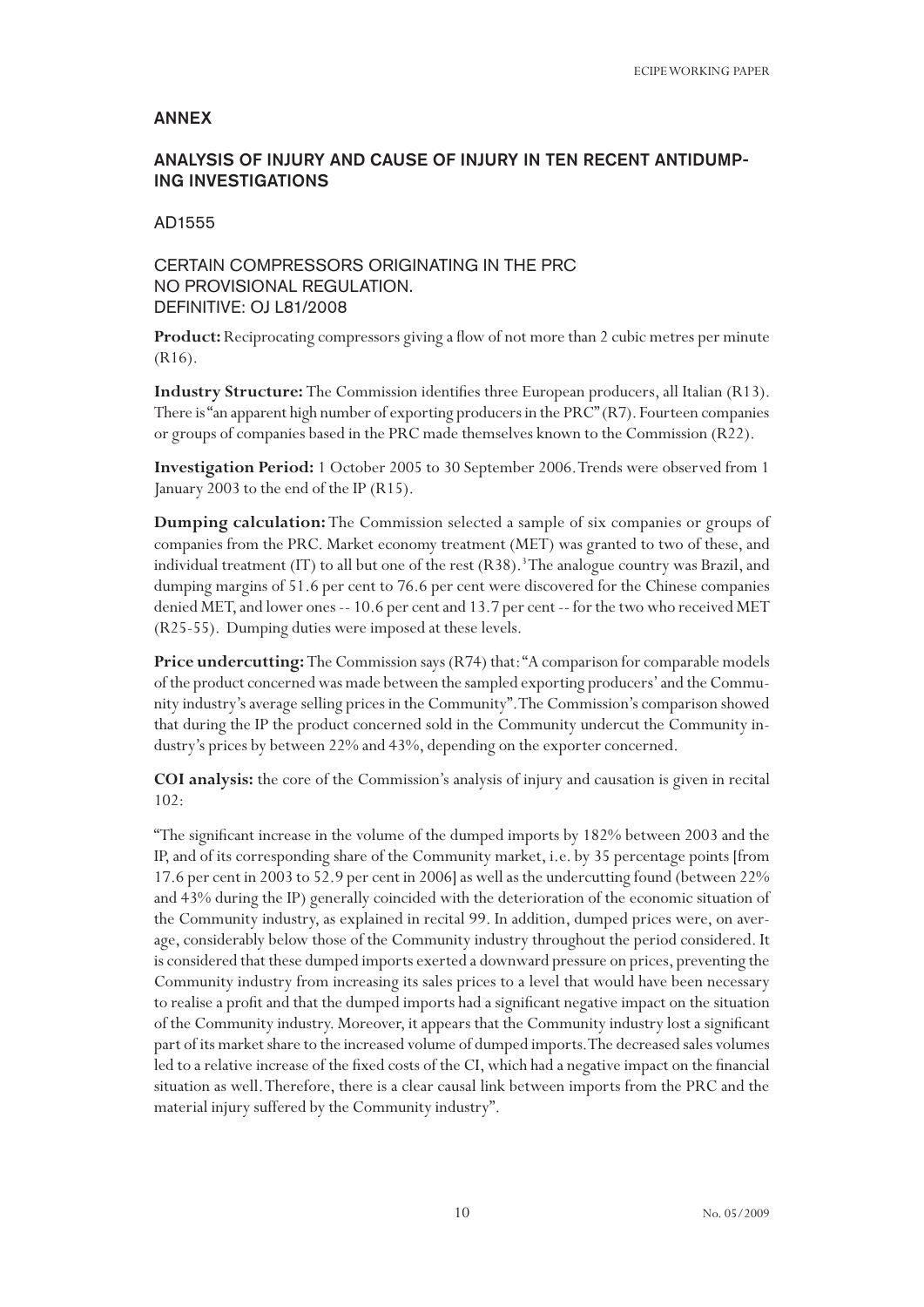**Comments:** The Commission notes (R105) that "one interested party" claimed that the injuries of the CI were self-inflicted. The Commission dismisses the claim: "It is noted that that party was not specific about the causes which would point to self-inflicted injury".

The issue, however, is more difficult than the Commission acknowledges. One might not guess from the passage from R102 quoted above that average unit prices for CI output increased by 20 per cent between 2003 and 2006, while the average price of imports from the PRC rose by 6 per cent. This evolution of prices is the one that would classically follow an increase in prices initiated by the domestic industry.

The Commission claims (R88) that: "The increase in the average unit prices [of the CI] is a reflection of the CI's gradual partial shift of the production towards upper segment of the market …". And in R73 (at some risk of inconsistency unless the entire market shifted in that direction), it offers the same explanation of the rise in PRC prices. No evidence is offered in support of either proposition.

The statements do, however, confirm that there are substantial differences in quality and prices. They therefore raise the question of whether these differences have adequately been taken into account in the Commission's calculations of price undercutting. The Commission provides no insight on this matter.<sup>4</sup>

**Conclusion**: In the light of the price increases of the domestic industry, the Commission's comment that "… these dumped imports exerted a downward pressure on the prices, preventing the Community industry from increasing its sales prices to a level that would have been necessary to realise a profit" is unconvincing. The *prima facie* evidence of self-inflicted injury is greater than the Commission acknowledges. Indeed, it does not even refer to the possibility in its discussion of other factors that might have caused injury.

The hypothesis of self-inflicted injury should have been explored more energetically. At the very least, the Commission should have provided figures to support its explanation of the increase in prices by the CI.

#### AD 1552

COKE OF COAL FROM CHINA PROVISIONAL: OJ L244/2007 DEFINITIVE: OJ L75/2008 *All references are to the provisional regulation unless otherwise noted*

**Product:** Coke of coal with a diameter of more than 80mm (Coke 80+). Imports from the PRC were subject to an anti-dumping duty from 2000-2004 (R3).

**Industry structure:** Seven producers are known to operate in the EC (R34). The Commission notes (R5) that there is "… an apparent large number of exporting producers and importers involved in the investigation. The U.S. is reported (R20) to have five producers.

**Investigation Period:** The IP was 1 October 2005 to 30 September 2006. Trends were observed from 1 January 2003 to the end of the IP.

**Dumping Calculation:** Only one exporter from the PRC responded to the Commission's questionnaire, and did not receive MET. The analogue country is the United States. A dumping margin of 61.8% was discovered (Def R15). An anti-dumping duty of 25.8% was imposed (Def R74).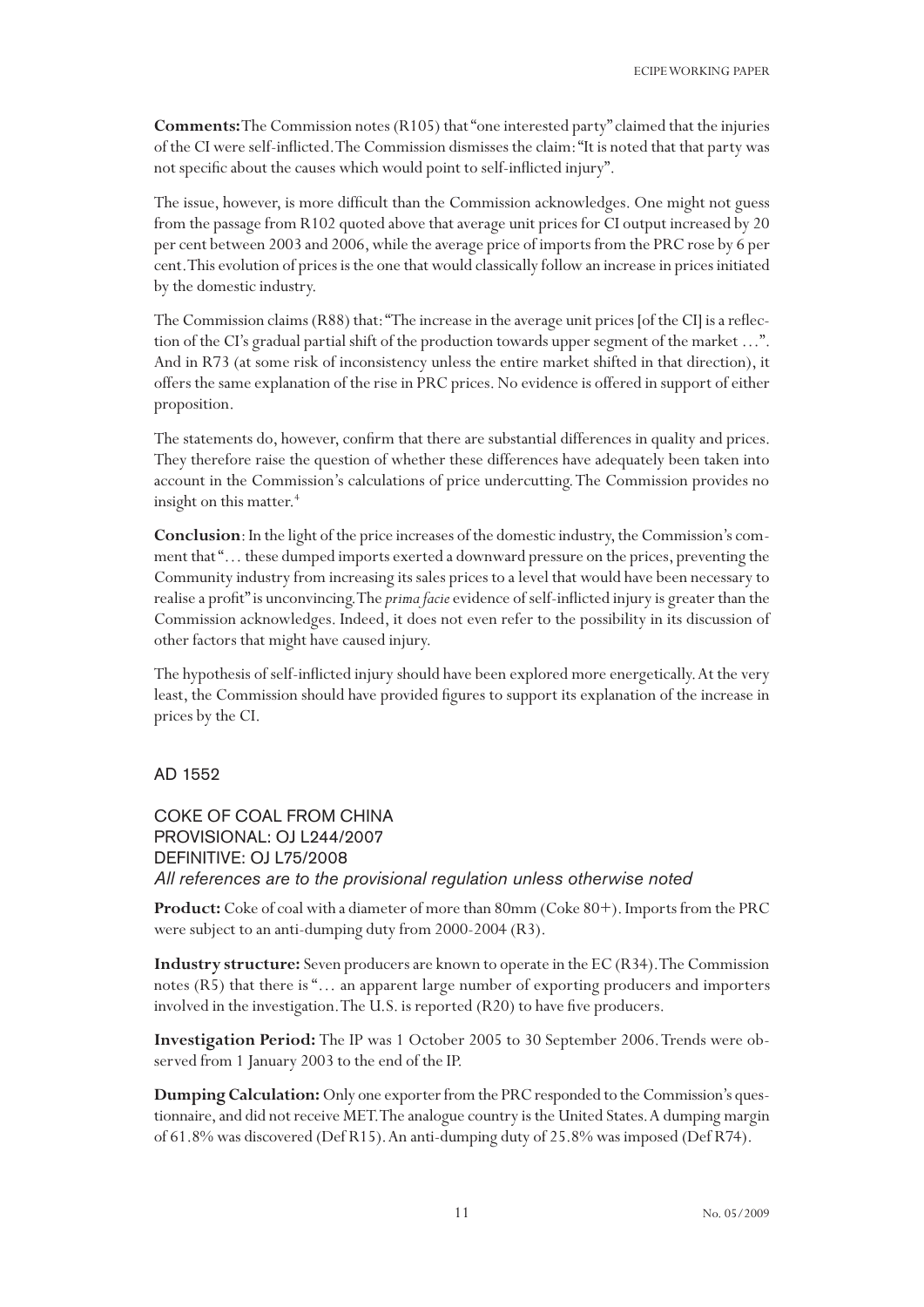**Price Undercutting:** The undercutting margin was determined to be 10.2 per cent (R44).

Injury and Cause of Injury Analysis: The CI made healthy profits in 2003-05, but negative profits in the IP, despite charging a price 19 per cent higher than in 2003 and selling 25 per cent more than in that year. The price of coking coal rose by 64 per cent over that period, however; and since it accounts for 50-60 per cent of production cost (R75 and Def R41), the CI was forced into losses. The Commission argues that coke from the PRC prevented the CI from adjusting its price to cover the increased input costs (R76).

**Comment:** A loss in the IP seems a slim basis on which to declare injury; especially in a period when the price of coking coal, the principal input into the production of coke, is changing rapidly, and adjustment to that change is likely to be incomplete.

It was contended (Def R42) that producers in the PRC were able to buy coking coal at lower prices than producers elsewhere. The Commission's refusal to explore this possibility is not convincing -- it declares that because of the low level of cooperation of the Chinese producers, it cannot obtain information on the prices paid by Chinese producers of coking coal. Since it has been willing to use other information from its Chinese respondent, however, there seems no reason why it should not have used the information provided by it on this point also. Of course, once the dumping margin has been declared, any actual production advantages of the Chinese industry are legally irrelevant; though they might in fact explain much of what the Commission cites as injury.

**Conclusion**: This case is driven entirely by the dumping finding. The finding of injury is weak. The discussion of the cause of injury does not strengthen it.

#### AD1551

# ELECTROLYTIC MANGANESE OXIDES (EMDS) FROM SOUTH AFRICA PROVISIONAL: OJ L243/2007 DEFINITIVE: OJ L69/2008 *All references to the provisional regulation unless otherwise stated.*

**Product:** EMD is used in the production of dry-cell consumer batteries. There are two main types: carbon-zinc grade EMD and alkaline grade EMD. Both are produced through an electrolytic process, which can be adapted to produce either type.

**Industry Structure**: The CI consists of one company, which "represented more than 50% of the EMD produced in the Community" (R38). A second Company producing in the EC did not cooperate with the investigation (R36). A third, "representing one third of Community production" closed in 2003 (R40). There is one South African producer (R7). China also exports EMD.

**Investigation Period**: The IP was 1 October 2005 to 30 September 2006. Trends were observed from 1 January 2002 to the end of the IP (R8).

**Dumping Calculation**: Normal value was constructed for all types (R19) "since no product type identical or directly comparable and sold on the domestic market in representative quantities", though it is not clear whether this is because sales on the domestic market were made at a loss (in the Commission's view) or because there were simply not enough domestic sales. The weighted average dumping margin was calculated by the Commission to be 17.1% (Def R15). Antidumping duties of 17.1% were imposed (Def R65).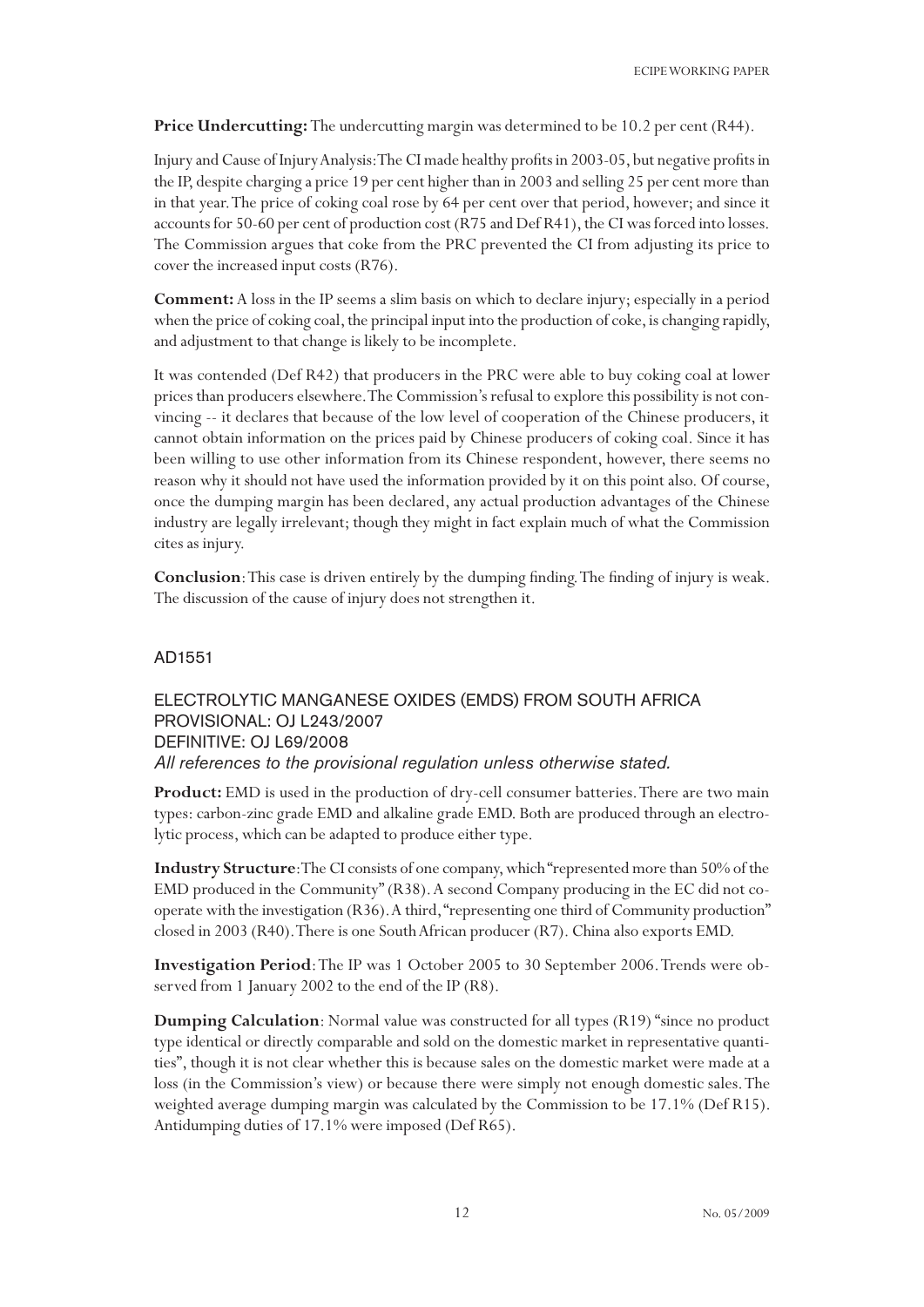**Price Undercutting**: price undercutting was "in the range of 11 to 14%" (R46).

**Injury and Cause of Injury Analysis**: The South African producer's share of the Community market rose from roughly one third in 2002 to two thirds in 2005 and the IP (R42).

Manganese, the principal input into EMD, doubled in price in 2005, increasing the "CI's unit cost of production by 19%". (R88). The Commission argues, however (R90) that "… the cost increase was not *per se* the factor causing injury but the fact that the Community industry was not able to pass on the cost increases to its customers due to the downward price pressure exerted by the dumped imports from South Africa, which did not reflect the rise in prices of raw materials".

**Comments**: The Commission remarks almost in passing (R91) that a "… global oversupply of EMD caused by the increased production capacity in China has depressed EMD prices"; but rejects this as a cause of the difficulties of the CI on the basis that sales from China to the EC are small.

In the Definitive Regulation (Def R24&25), this picture changes somewhat. The Commission says: "It should be noted that the investigation also showed … that EMD imports from the PRC are currently not an alternative for users, especially in the small cell battery sector. Indeed, switching from one EMD source to another is time- and finance-intensive. This prevents users from being flexible in their choice of EMD source. It should be noted that this conclusion is confirmed by the low level of EMD imports from the PRC, which shows that this source of imports, despite prices much below the average import prices, has not been considered by users as an alternative during the IP and could not have contributed to the injury suffered by the Community industry".

This last comment, however*,* is a *non sequitur*. That users did not purchase from the PRC cannot show that they did not consider such purchases. Indeed, it is very likely that they did consider them: at some price of Chinese EMD relative to South African EMD, users will find it worthwhile to undergo the costs of sourcing in the PRC (and the observation that global oversupply is caused by increased production facilities in China indicates that some, somewhere in the world, already have). The South African producer will be aware of this, and that awareness is likely to be reflected in its pricing.

**Conclusion**: The Commission describes a situation in which the world price of an output is depressed, so that selling price is likely everywhere to be less than average total cost. Antidumping law allows this to be interpreted as dumping.

## AD1550

# FERRO-SILICON FROM THE PRC, EGYPT, KAZAKHSTAN, FYR MACEDONIA AND RUSSIA PROVISIONAL: OJ L223/2007 DEFINITIVE: OJ L55/2008 *All references to the provisional regulation unless otherwise stated*

**Product:** FeSi is a ferro-alloy produced in electric-arc furnaces. It is used as a deoxidiser and alloying component in the iron and steel industry (R13)

**Industry Structure**: There are six producers in the EC (R8). The Commission received replies to its questionnaires from three exporters in the PRC; two in Egypt; one in Kazakhstan; one in Macedonia; and two in Russia (R9).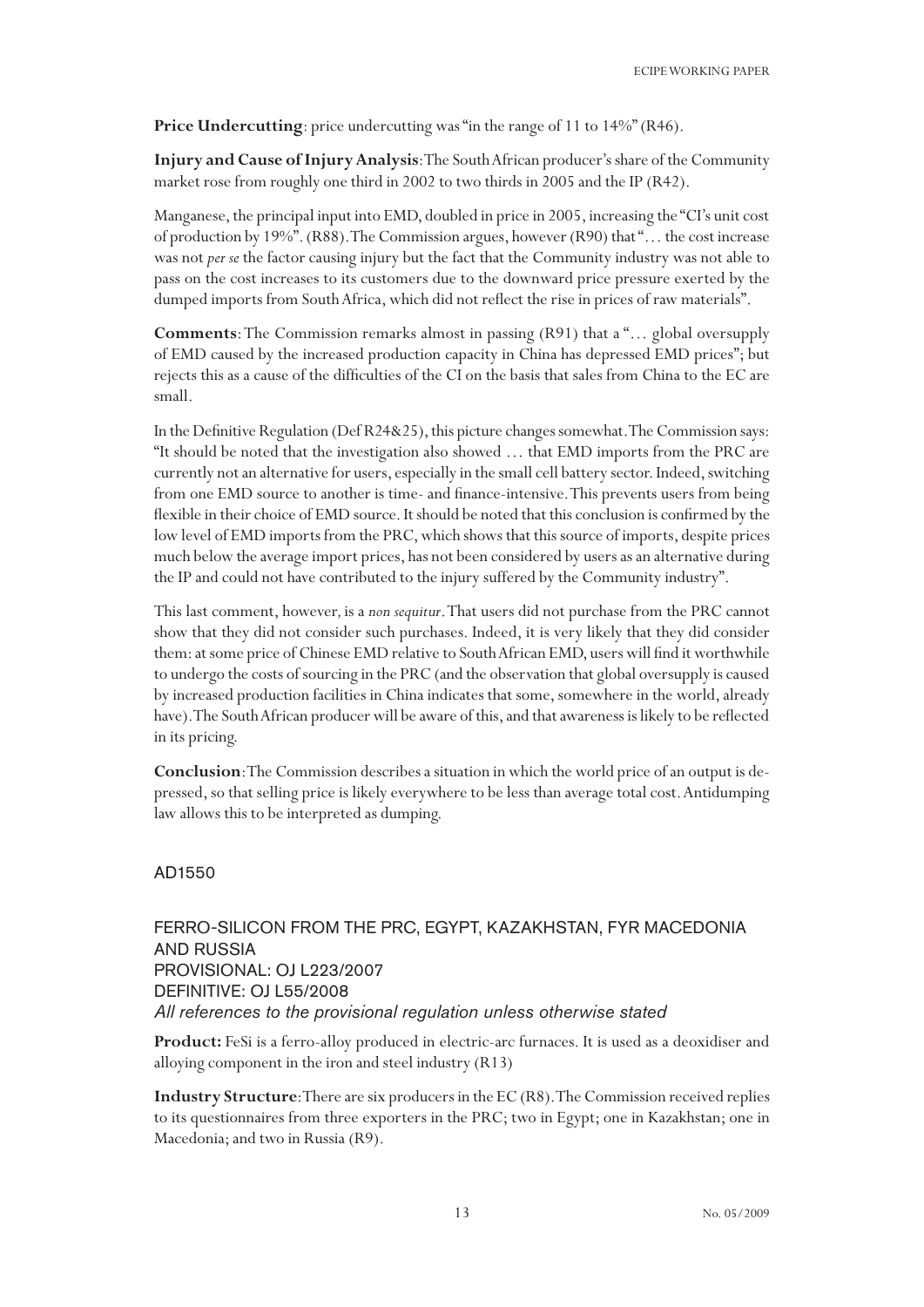**Investigation Period:** The investigation of dumping and injury covered the period from 1 October 2005 to 30 September 2006 (IP). The examination of trends relevant for the assessment of injury covered the period from January 2003 to the end of the IP (R12).

**Dumping Calculation**: One Chinese exporter was granted MET; one IT; and one neither. The companies are not identified by name. The Kazakh exporter was granted neither MET nor IT. The analogue country for exporters not given MET was Norway. Costs were constructed for some exports from Egypt (R50); for all exports from Macedonia (R52); for some exports from Russia (R53). An adjustment was made to the costs of one Russian exporter on the basis that its electricity prices were too low (R54).

Definitive dumping margins ranged from 5.4 per cent for the Macedonian exporter to 29 per cent for one of the Chinese exporters (Def R53-R62).

**Price Undercutting**: According to R89, exports: '... undercut the CI's prices between 4 % and 11 %, depending on the exporting producer concerned, with the exception of a Russian, an Egyptian and the exporting producer in the former Yugoslav Republic of Macedonia, for which no undercutting was found. However, on a type-by-type basis it was found that in several instances the prices of the exporting producers concerned were significantly lower than the above average undercutting margins or in the case of exporting producers where no overall undercutting was found, undercutting margins were established for certain product types. Moreover, in view of the significant losses suffered by the CI, the undercutting margins do not show the full effect of dumped imports on prices as there was considerable price depression. Finally, the amount of undercutting found should not be considered insignificant taking into account the nature of the product which is a commodity sensitive even to minor price variations".

It hardly needs noting that if some observations are significantly lower than an average, then other observations must be above that average.

The defensive tone of this passage should be noted. We shall return to it.

**Injury and Cause of Injury Analysis:** The market share in the EC of imports from the named countries rose from 15.4 per cent to 51.2 per cent between 2003 and 2006 (R85). Production of the CI fell by 40 per cent (R91), and its rate of return on investment, though positive in 2003 and 2004, became negative in 2005 and 2006 (R100). The average unit price of the CI rose by 10 per cent (R96); that of imports rose by 3 per cent (R85).

R113 offers the core of the Commission's analysis of causation of injury:

"The substantial increase in volume of the imports from the countries concerned at low and dumped prices and their gain in market share over the period considered coincided with the deterioration of the situation of the Community industry during the same period, in particular in terms of profitability, sales volumes, market share, production, capacity utilisation, cash flow, return on investments and employment. Moreover, the CI was not able to increase its sales prices up to the necessary level to cover its full costs, as its sales prices were undercut during the IP by the dumped imports".

**Comments:** On the Commission's telling, this seems an open-and-shut case. The CI has sustained injury as imports – deemed dumped by the Commission – have taken over a major share of the EC market.

Still, there are problems. Data is inconsistent with text; tables are inconsistent with one another; relevant information is not provided; and, perhaps most important, the Commission refuses to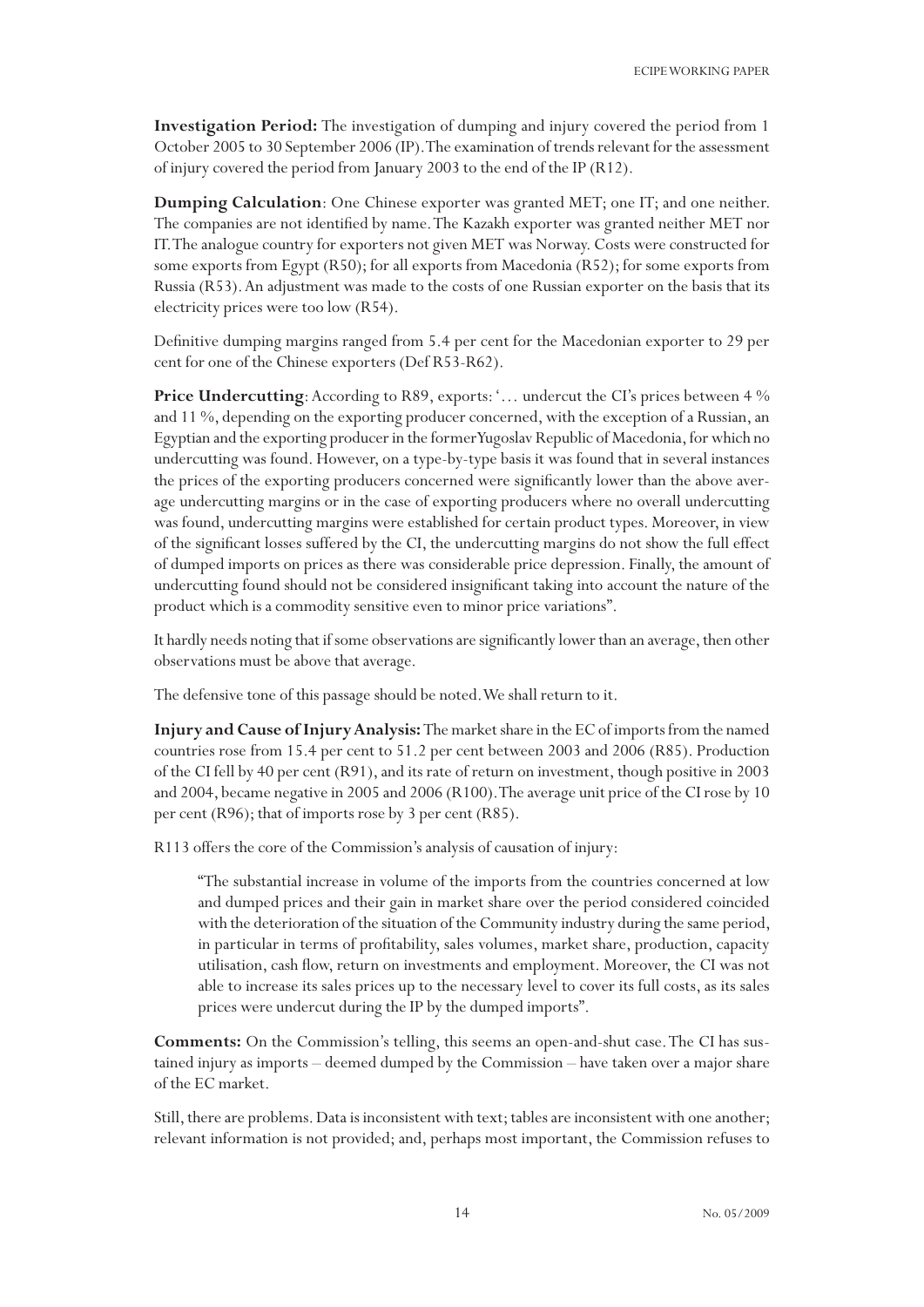examine the performance of individual members of the CI.

#### *Consistency of data with text*

The Commission says (R89) that "... the nature of the product which is a commodity sensitive to even minor price variations". On the basis of the text, this is far from obvious.

The primary argument of the Commission is that the increase in the volume of dumped imports was driven by relatively small differences between the prices of the dumpers and those of the CI. In recital 112, for example, it says that: "Between 2003 and the IP, the volumes of dumped imports increased significantly by 237% … during the IP, the average price of the dumped imports undercut the prices of the CI by 3.7% to 11% ...". Moreover, we know from R86 and R96 that CI prices rose relative to imports after 2003, which suggests that the undercutting margin for the CI is greater than that for earlier periods.

The Commission, therefore, must argue that FeSi is very price sensitive. This is not on its face implausible.

A variety of statements in the regulation, however, suggest otherwise. For example in R119: "The third most important country among third countries not concerned by this investigation in terms of quantities during the IP was Brazil. Imports from Brazil decreased by 11% in terms of quantity … [but] … [d]uring the whole period under consideration the average import price from Brazil was significantly above that of the CI" – while "dumped imports" were selling at a price significantly below that of the CI. And R125 notes that with respect to "the CI's sales made outside the Community, the investigation showed that there was an overall increase of 69% in terms of volume during the period considered. During the same period, the unit selling price was on average 22% higher than on the Community market".<sup>5</sup>

## *Inconsistency between different sets of data*

According to R91, production of the CI fell by 2 per cent between 2003/04, but, according to R102, employment fell by 27 per cent. R91 says that production then fell by 40 per cent over the next two years. R102, however, says that employment remains essentially constant.

There may be a legitimate explanation for the apparent inconsistency of these figures. If so, it should have been provided. That an inconsistency so glaring is allowed to pass without comment casts doubt on the rest of the document.

#### *Failure to provide relevant information*

R118 says: "Imports from Iceland increased by 16 % and the market share of these imports increased by 1.2 percentage points over the period considered (IP = 9.3 %). This development can be explained to a certain extend by the fact that *one major Norwegian producer transferred part of its production to Iceland where the conditions for the production of FeSi were more favourable*. While the average import price from Iceland was below that of the CI during the IP, it was well above the average import price of the countries concerned (12 % higher). (emphasis added).

Some elaboration of *why* conditions in Iceland are more favourable is called for. If Iceland is a better location for an electricity-intensive product than Norway, what does that say about costs of production in the EC?

#### *Refusal to examine individual performance*

Confronted by the suggestion (R79) that the performance of individual members of the CI dif-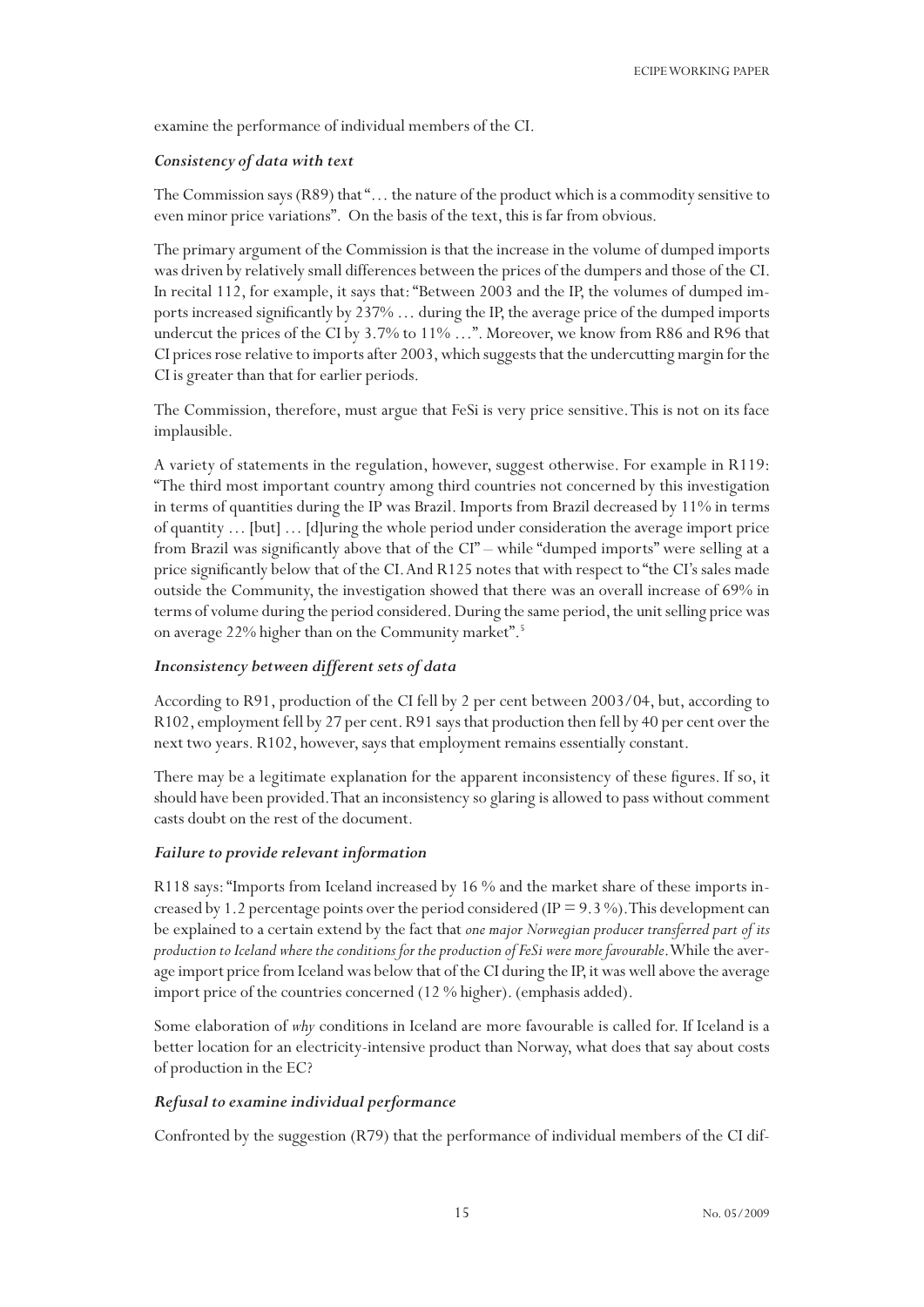fered markedly, the Commission responds (R80) that: "… pursuant to Article 4 of the basic Regulation the term 'Community industry' refers to the Community producers whose collective output represents a major proportion of the total Community production. The same Article provides for the circumstances in which certain Community producers may be excluded from the definition of CI. These circumstances do not include the performance of Community producers. Moreover, the exclusion of producers based on performance goes against the very principle of making an objective assessment of the situation of the CI. On the basis of the above, the claim was rejected".

This position, however, is doctrinaire, liable to lead to error, and open to abuse. Consider, for example, a CI that consists of two producers of similar size. Suppose that one of them suffers a major strike, which shuts it down for a year. Community output therefore falls sharply; its price rises; and imports increase. It is the strike that has initiated this sequence, not the increase in imports. But, under the doctrine noted above, will the Commission feel obliged to report this or take account of it?

The issue is especially important because although what has happened to individual members of the CI may be important to the defence, the defence may have no easy way of obtaining the information. The CI may know it, and the Commission may know it, but if both remain silent, the defence is deprived of weapons to properly do its job. In the interests of honesty and openness, the Commission should facilitate the production by the defence of hypotheses that compete with those of the injured producers or of the Commission itself.

In the specific case of FeSi, the cost of electricity is, as the Commission notes (R132), "a major portion" of the cost of producing FeSi. It rejects, however, the thought that electricity prices may have had something to do with the state of the CI and with the differences in performance of different firms within it: "… the investigation also revealed that energy prices all over the world, including in the countries concerned, increased, in some instances to a much higher degree than in Europe". This dismissal is evasive. It might be read to say, but does not in fact say, that electricity prices in the countries concerned increased relative to those in Europe. Actual figures should have been provided.

Moreover, there is no Community common market in electricity: electricity prices are likely to differ markedly between member states. In this circumstance, what is the economic sense of the notion of a CI? If the price of a major input differs between member states, and can change by different amounts in different member states, this clearly might contribute to or cause the difficulties of the "CI". The Commission surely should not be permitted to remove a set of possible alternative hypotheses as to how the injury came about on merely doctrinaire grounds.

**Conclusion**: The Commission's analysis may be correct but badly presented; but it certainly does not leave the sense that this case is cut and dried. On the contrary, it seems possible that with more information about the industry, a completely different story might be told about the causes of the injury to the CI.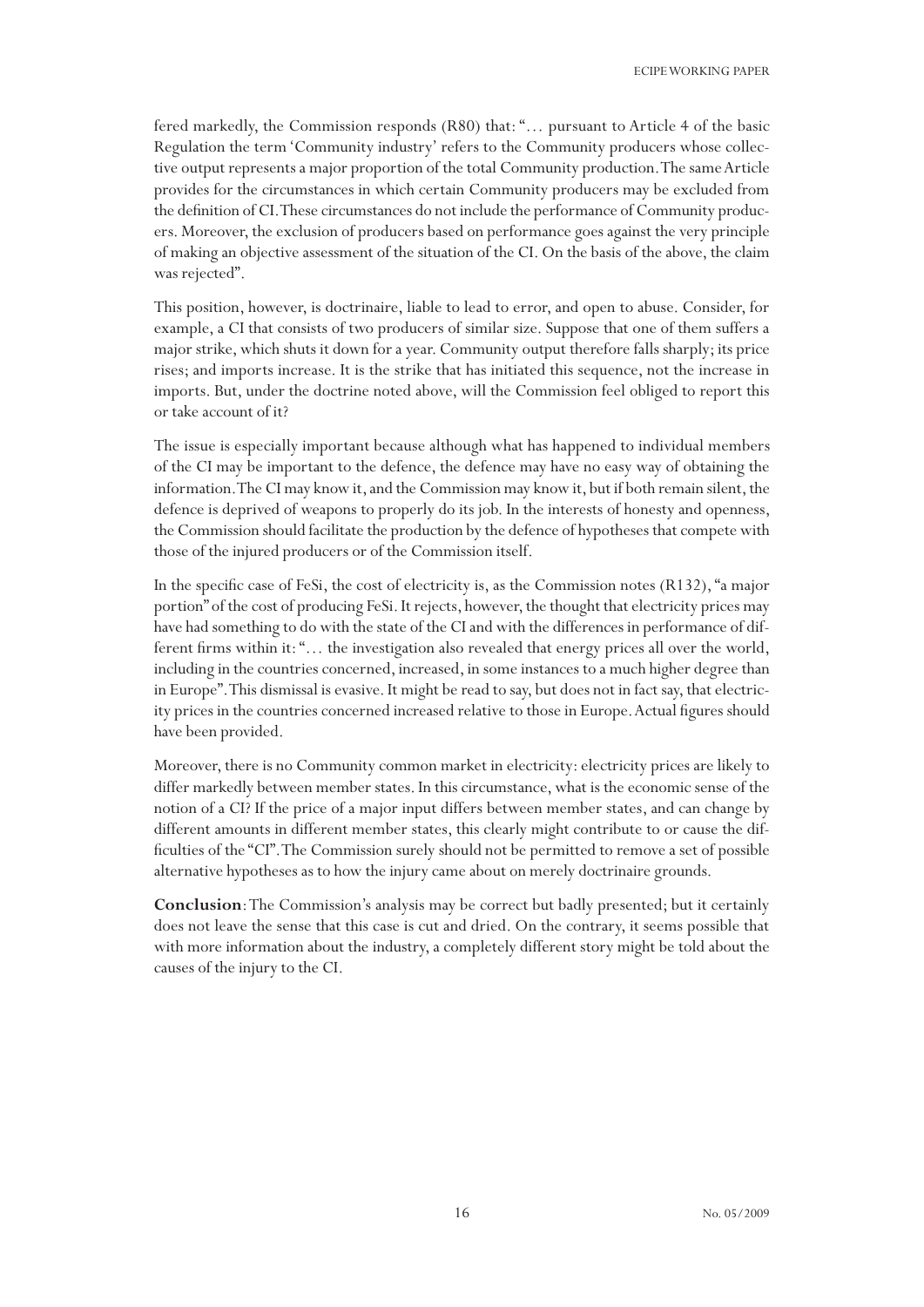# AD 1547

# DIHYDROMYRCENOL FROM INDIA PROVISIONAL: OJ L196/07 DEFINITIVE: OJ L23/2008

# *All references to the provisional regulation unless otherwise stated*

**Product**: Dihydromyrcenol is a chemical with a citrus scent, used in the production of detergents, soap fragrances and in citrus and lime-type perfumes.

**Industry Structure:** There are five producers in the EC, but only three, all located in Spain, in the Community Industry (CI) defined for this case.<sup>6</sup> According to R4, there is an "... apparent high number of Indian exporting producers and importers into the Community" — though, in the event, only two of them responded to the Commission's questionnaire.

**Investigation Period**: The IP 1 October 2005 to 30 September 2006. The examination of trends relevant for the assessment of injury covered the period from 1 January 2003 to the end of the IP (R8).

Dumping Calculation: "… normal value, by product type, was calculated as the weighted average of all domestic sales prices of the type in question, irrespective of whether these sales were profitable or not" (R16). Dumping margins of 3.1 per cent by one firm and 7.5 per cent by the other were discovered.

Price Undercutting: 5.8 per cent by one firm and 7.5 per cent by the other (R42).

**Injury and Cause of Injury Analysis:** The share of the EC market of the CI fell by 1% between 2003 and 2006 though its sales volume increased by 22% (R47). Its average selling price, however, declined by 31% over the period, and it made losses in every year except 2003 (R49).

The Commission's conclusions on the injury suffered by the CI (sustained in the Definitive Regulation) are that:

"(54) During the period considered the presence of low-priced dumped imports from India increased dramatically. In terms of volume, dumped imports of the product concerned increased by almost 3000% between 2003 and the IP. In terms of market share, they held more than 17% of the Community market of dihydromyrcenol in the IP compared to only 0.7% in 2003.

"(55) Despite Community consumption of dihydromyrcenol increasing by 23% during the period considered, the Community industry, in the IP, *only managed to attain the same share on the Community market as in 2003*, in particular thanks to an increase in sales of its production in 2005 and in the IP. However, as the above analysis of the economic indicators of the Community industry revealed, this could only be achieved at the price of severe losses, a fall in return on investment and cash outflow. In fact, the injury materialised in particular in terms of a significant drop in prices of the Community industry, which had a direct and significant negative impact on the financial situation of these companies. Specifically, the Community industry's prices fell from EUR 4.55 in 2003 to EUR 3.15 in the IP. This fall was not accompanied by any corresponding decrease in production cost. Therefore, the Community industry turned loss-making in 2004 and its losses from sales of dihydromyrcenol on the Community market further increased in 2005 and in the IP, when the sales revenues were hardly covering the Community industry's fixed cost. Such a situation is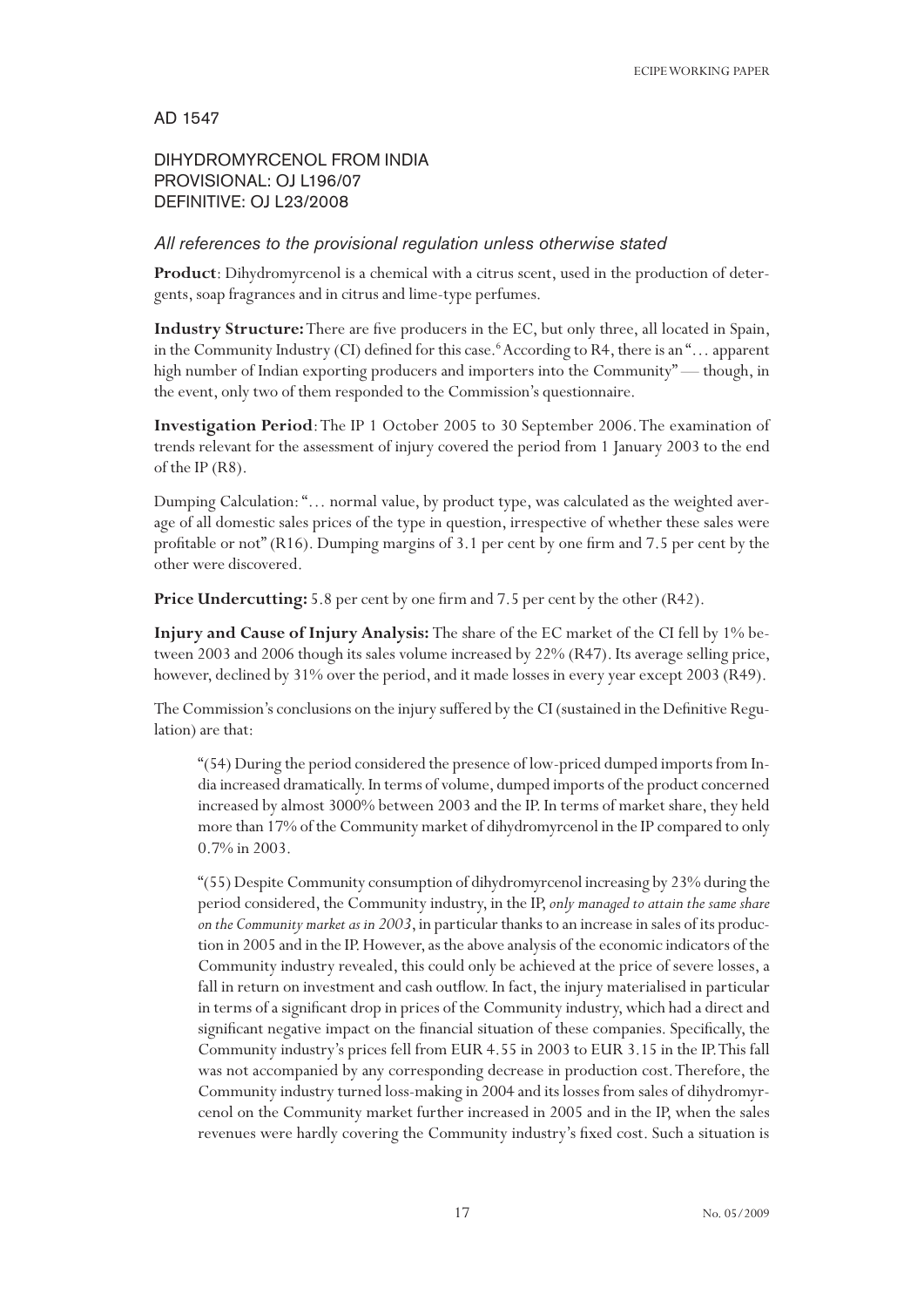clearly not sustainable in the long run" (emphasis added).

The proposition in the last sentence of this quotation is correct. But neither it nor any of the rest of commentary demonstrates that dumping from India caused the problem.

Recall that price undercutting by importers is not *per se* illegal. Nor is it *per se* illegal for importers to increase their sales in the Community. They can without transgression even to gain market share in the EC.

The Commission's problem is that it must argue that a large decline in CI sales prices (31 per cent) has been caused by the relatively low dumping margins (3.1 per cent and 7.5 per cent). That is difficult.

Moreover, the story the Commission tells in words is different from the story its tables tell. It says (R39) that import prices were significantly below CI prices in the IP, which would add some plausibility to the notion that Indian prices are dragging down CI prices. But that is not what its figures say. R39 gives an average import price of 3.81 EUR/kg in the IP and R47 gives a CI average price in the IP of 3.15 EUR/kg.

According to the figures, Indian prices were also higher than CI prices also in 2005 (3.45 EUR/ kg versus 3.09 EUR/kg). Import prices were, however, lower than CI prices in 2003 and 2004.

The figures in the tables may be due to error (though error on such a matter in this context would be egregious). If correct, however, they make it very difficult indeed to conclude that imports from India were responsible for the decline in the prices charged by the CI.7

**Comment:** The Commission says about causation (R59) that: "The dumped imports undercut the prices of the Community industry by substantial margins, so it can be reasonably concluded that they were responsible for the price suppression which led to the deterioration of the financial situation of the Community industry". This is nonsense. The word "substantial" is not precise, but price-undercutting margins of 5.8 per cent and 7.5 per cent are not substantial in antidumping terms. Moreover, the Commission's conclusion *can*not reasonably be drawn from the evidence provided. There is no showing here that dumping has caused the injury suffered by the CI – there is nothing more than energetic arm waving.

**Conclusion**: This is a slovenly report. Words are inconsistent with tables, and what purport to be logical inferences have no basis. The evidence the Commission presents suggests that competition from India is a problem for the CI. It does not demonstrate that *unfair* competition is a major component in the creation of that difficulty, or in the injury suffered by the CI.

AD 1534

# DICYANDIAMIDE (DCD) FROM CHINA NO PROVISIONAL REGULATION DEFINITIVE REGULATION: OJ L296/2007

**Product:** 1-cyanoguanidine (dicyandiamide or DCD) is a crystalline powder made from quick lime and carbon black. It is used in the production of a broad range of other chemicals, including pharmaceuticals.

**Industry Structure**: There is one producer of DCD in the EC (R47). A Norwegian producer, ODDA, formerly held 25% of the Community market, but abandoned production in 2002 (R57).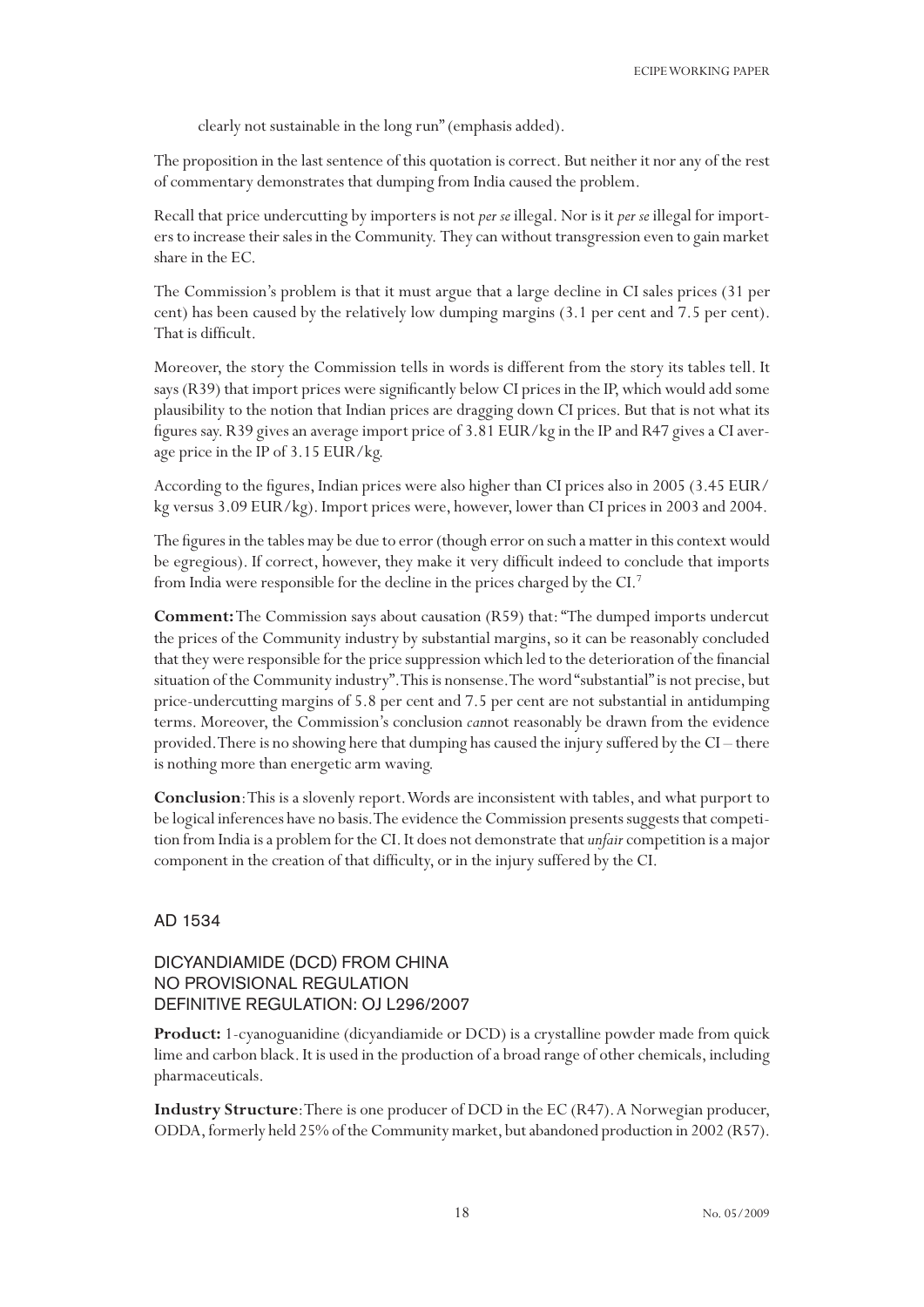The Commission says (R7) that there is an "... apparently high number of exporting producers in the PRC", but only three replied to its questionnaire. Worldwide, DCD appears to be produced only in the EC and the PRC.

**Investigation Period**: 1 July 2005 to 30 June 2006. Trends were observed from 1 January 2002 to the end of the IP.

**Dumping Calculation:** None of the three Chinese producers were given either MET or IT by the Commission.

That decision, however, presents a problem. Having refused MET for the Chinese producers, the Commission needs an analogue country, but DCD is produced in only one other jurisdiction, the EC. The EC, therefore, is the only candidate for the role of analogue country. Bravely, the Commission grasps the nettle and uses the production costs of the EC producer as normal value, arriving by this means at a dumping margin of 91.8% (R44).

An anti-dumping duty of 49.1% was imposed on all Chinese exports of DCD to the EC (R137).

**Price Undercutting**: During the IP, the Commission claims (R54) to have found that the "weighted average undercutting margin expressed as a percentage of the CI's average ex-works sales price, was between 25 % and 35% for the cooperating Chinese producers".

The Commission accepts that DCD produced in the EC is of higher quality than DCD produced in China (R16). It claims, however, (R17) that these differences cannot be quantified; and therefore ignores them. The failure to take account of quality differences, however, means that actual price undercutting is less than stated by the Commission.

**Injury and Cause of Injury Analysis**: The CI made losses in all four years observed. Between 2002 and the IP, exports of DCD to the EC from the PRC rose by 141%, and the Chinese share in Community consumption increased from 15-25% to 40-50%; in effect, taking over the market share of ODDA (R50).

The Commission does not hesitate to turn this fact into a statement about *motivation* (R84): "… the Chinese exporting producers decreased their prices by 7% in 2003, *in their effort to take over the market share held by ODDA*. Having obtained the majority of it, they increased their prices by 25% in 2004, decreased them by 27% in 2005 and then increased them again by 4% in the IP" (emphasis added). In these comments, the Commission seems to imply co-ordination of pricing by the PRC exporters. To be taken seriously, the Commission's view on the coordination of pricing by the PRC producers needs substantiation, but the Commission provides none.

The Commission concedes that the CI faces disadvantages that have nothing to do with imports from China (R95): "… the CI is suffering from some cost disadvantages, such as three different production sites, no proximity to coal mines and expensive production process, even though it is not possible to compare the CI's cost structure with that of any other DCD producer, since none of the Chinese exporting producers obtained MET".

It brushes these deficiencies of the CI aside, however, as insignificant when compared to the effects of Chinese dumping (R97).

**Conclusion:** The cause-of-injury analysis adds nothing to the finding of "dumping" and the description of the wounds of the CI. It is, indeed, a monument to negativity  $-$  "No, we can't". No we can't quantify quality differences. No we can't compare the CI cost structure with the Chinese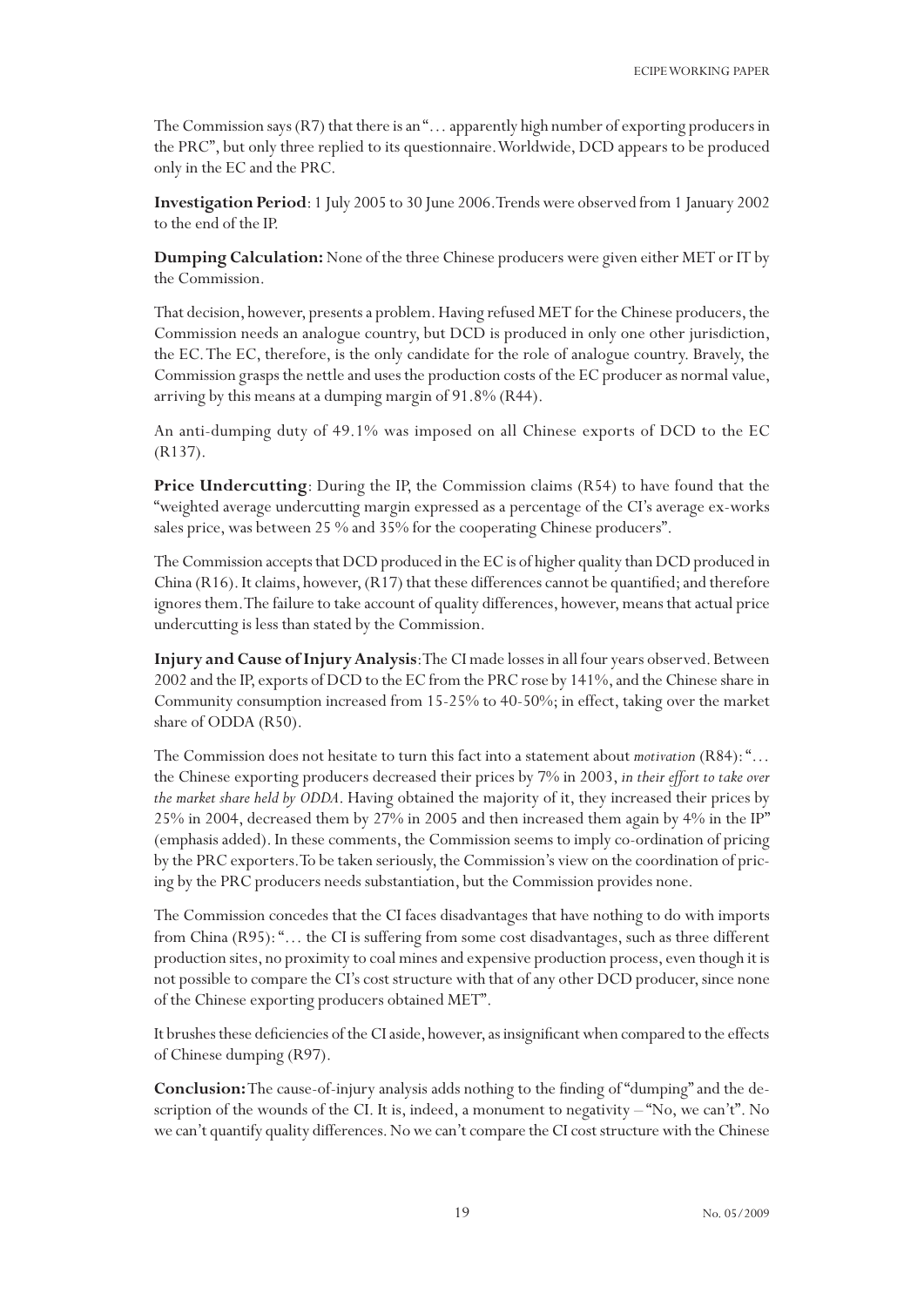cost structure, even though evidence suggests that the CI may be relatively high-cost.

#### **Further Comments**

The DCD case has two unusual features, both of which deserve further comment. They are, first, the use of the EC itself as the analogue country and, second, the role of micro-DCD in the investigation.

## *Using the EU as an analogue country*

The use of analogue countries in cases involving non-market economies (NMEs) has no economic rationale and is used because there is no obviously better way of conducting an anti-dumping investigation of producers in a NME. The alternatives would be to abandon anti-dumping in dealing with NMEs, and to control trade either by the use of safeguards or by import duties imposed by administrative fiat. As against either of these, anti-dumping has the advantage that it is a defined process, not, at least on the surface, open to political interference; and therefore avoiding potential controversy and awkwardness for administrators and politicians – controversy is directed towards the process rather than its outcome in individual cases.

Seen in this light, there is no reason not to use the CI as an analogue. The Chinese industry is making sales at the expense of the CI (that is why the complaint has been made), so one can be confident that imputing the costs of production of the CI to the Chinese industry will lead to the discovery of dumping. The same is true, though, when an industry that does not export to the EC or whose exports are stable or declining is used as the analogue.

It is, perhaps, a sense of decorum that leads to uneasiness at the use of the CI as the analogue. The sale of exports at prices lower than are charged by domestic producers is not dumping, despite the wishes of some domestic producers. Using the EC as the analogue country in an EC investigation, however, is equivalent to that false proposition.

Antidumping as used against producers in NMEs casts a veil over an inane proceeding. To use the CI as analogue throws away the veil. It is, somehow, impolite.

## **Micro-DCD**

Micro-DCD is a type of DCD produced only in the EC (and in which, therefore, the single EC producer has a world monopoly). Sales of micro-DCD are, the Commission says, "very profitable" (R61). Nevertheless, the Commission lumps micro-DCD together with all other kinds. It comments, however, (R82) that micro-DCD was excluded for the purpose of calculating the degree of price undercutting. That is clearly appropriate. Yet when it gives a series of prices of DCD for the CI (R65), micro-DCD is included. A consequence is that movements of the prices of other types of DCD – which is the subject of the investigation -- are obscured. One wonders why.

Despite its lagging performance in the EC, exports of the CI increased by 58 per cent between 2002 and the IP (R92). The Commission comments that: "This shows that … there is a strong demand for DCD produced by the CI, even at prices well above those of the Chinese exporters, although, as explained above, the higher average price can be explained by the higher prices obtained for micro-DCD".

This sentence is confused. If the higher average price *is in fact* explained by the higher price of micro-DCD (which the Commission does not say) the self-congratulatory tone of the comment on DCD produced by the CI is misplaced. If it is not in fact explained by the higher price of micro-DVD, as is suggested by the evasive phrase "*can* be explained", then the issue of quality difference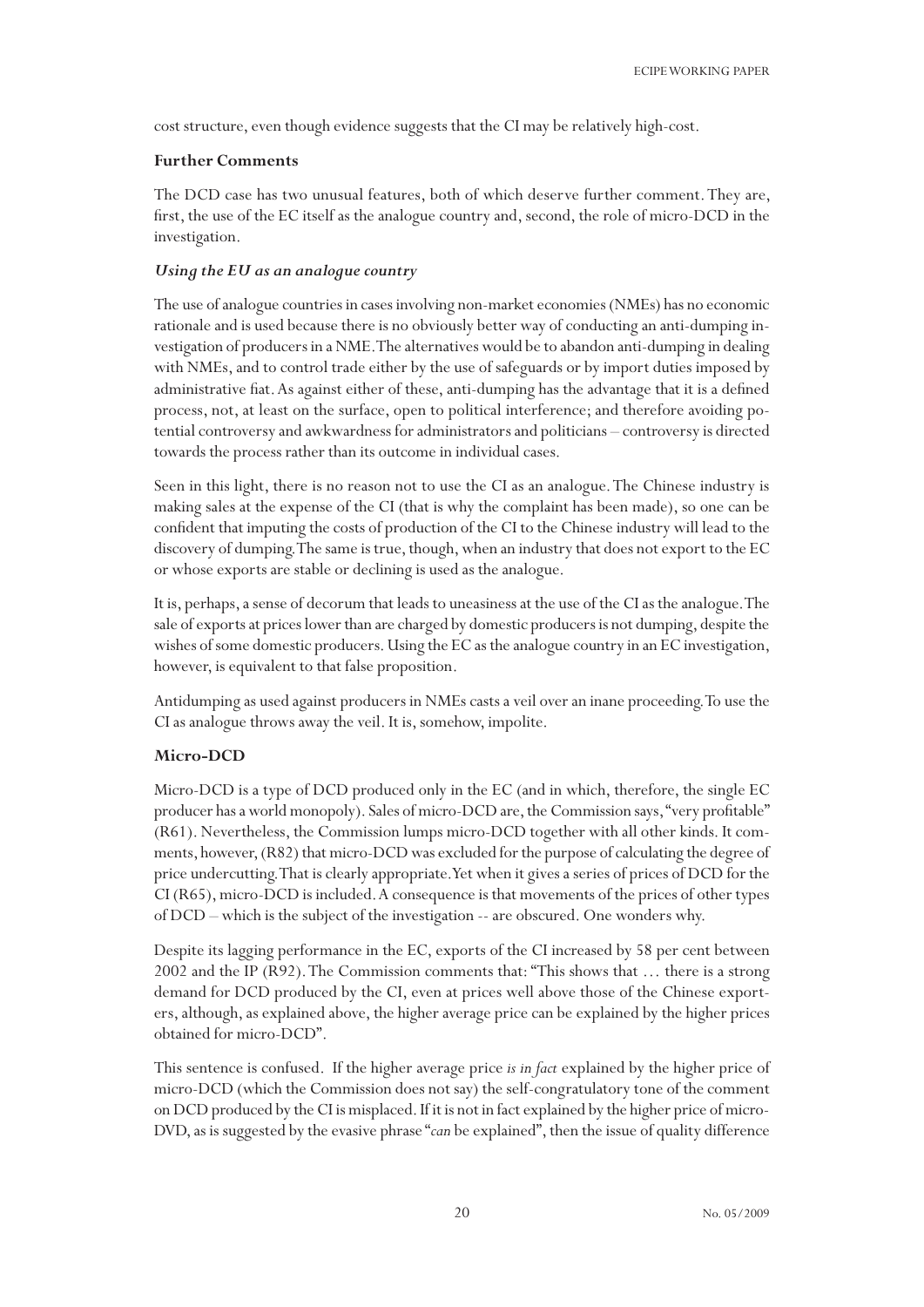again appears – and challenges the correctness of the Commission's conclusions on, for example, price undercutting.

Micro-DCD appears once more in the Commission's argument, when in R95, quoted above, it discusses factors that increase the production costs of the CI. It continues, however: "Nevertheless, the fact that the CI made a small profit in 2001 and also that it is profitable on the product type (micro DCD) not exported by the Chinese producers clearly shows that in normal conditions of competition, the CI might be in a much better shape, and therefore that the amount of losses is not purely structural". This is a silly comment. That the CI is profitable in micro-DCD, of which it is the world's only producer, says nothing about what might happen in "normal conditions of competition"; and a small profit in 2001 is hardly strong evidence that its losses are not structural.

## AD 1526

PEROSULPHATES FROM THE US, CHINA AND TAIWAN PROVISIONAL: OJ L97/2007 DEFINITIVE: OJ L265/2007 *All references to the provisional regulation unless otherwise noted.*

**Product:** Perosulphates are used in the production, inter alia, of polymers; printed circuit boards; hair cosmetics; paper; denture cleansers; and disinfectants. There are four principal types, which may have different prices<sup>8</sup>.

This is a product with previous experience of antidumping protection. The EC imposed antidumping duties on exports from the PRC between 1995 and 2002 (R134).

In the definitive regulation, there is a lengthy discussion (Def R9-R25) about whether one of these types – KPMS – should be included in the definition of the product. The Commission is at pains to argue that it should be included, and seems at times to be over-enthusiastic in its rejection of arguments to the contrary (confronted with the assertion that KPMS is largely used to clean swimming pools whereas other perosulphates cannot be used for that purpose because they are skin irritants, for example, the Commission responds that other perosulphates are "indeed used in cleaning and disinfection applications" (R15), which does not meet the point. And in answer to the contention that the consistently high price of KPMS suggest that it is a different product, the Commission says that the high price is due to "the limited number of producers of KPMS worldwide" (R18), which, again, fails to meet the point: an oligopoly only has the ability to set the price of its output – which is presumably what the Commission is suggesting – if the elasticity of substitution between that product and others is far from infinite.

An outcome of the inclusion in the product definition of KPMS is that KPMS can be subjected to dumping action even though an action against KPMS alone might fail. Whether this is the Commission's *intent*, of course, is a different issue. The Commission notes (Def R70) that, "exports from the USA consist to a large extent of KPMS"

**Industry Structure:** The Commission mentions (R10) two producers in the EC, both in Germany; two in the US; and one in Taiwan. It says (R6) that there is "an apparent high number of exporting producers in the PRC": six of them responded to its questionnaire. Turkey has one producer, used in this investigation as the analogue country for the PRC (R11).

**Investigation Period:** The IP was 1 July 2005-30 June 2006. Trends were observed from 1 January 2003 to the end of the IP.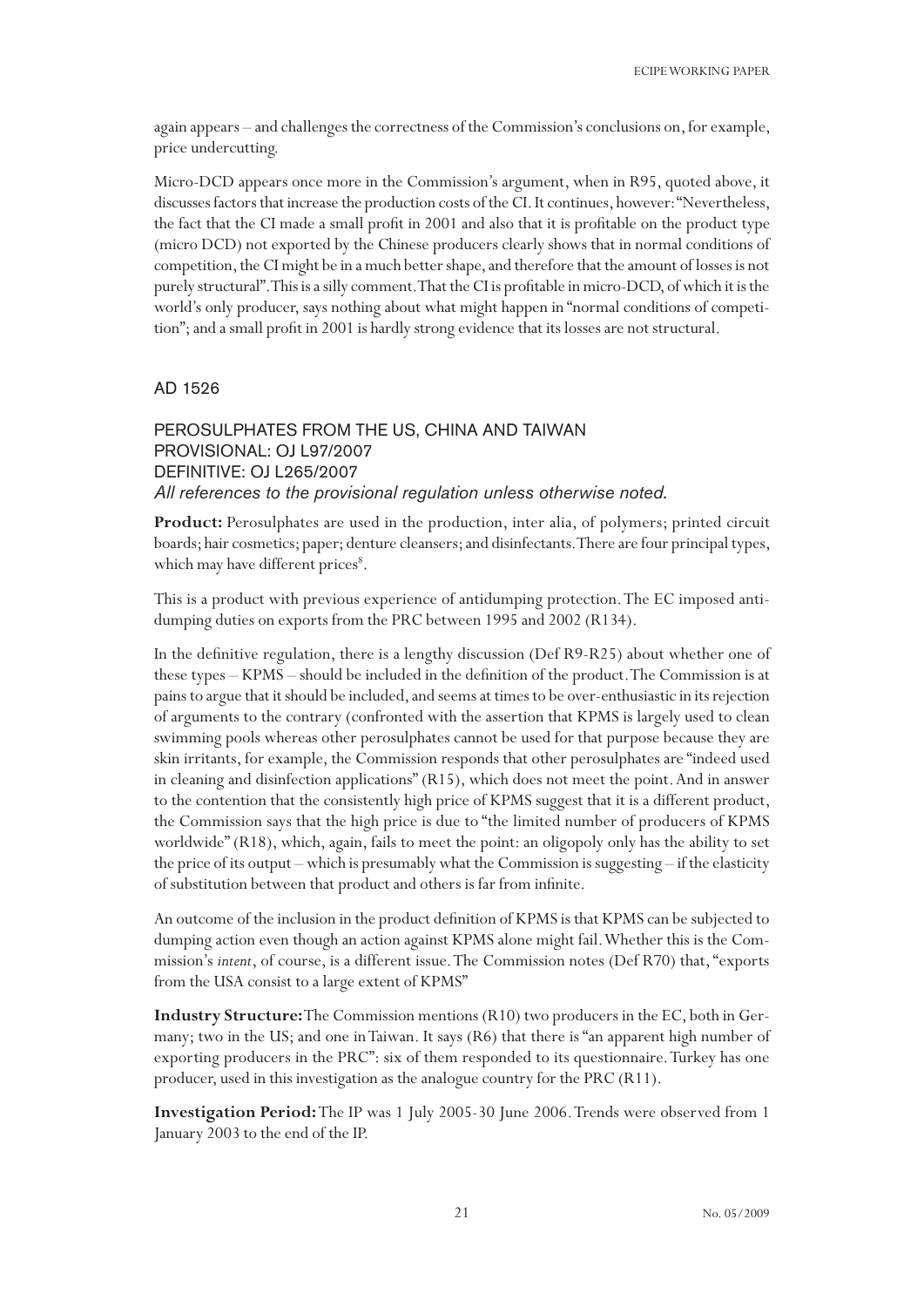**Dumping Calculation**: The Commission claims to have found (R95-R105) dumping margins of 28.3% and 84.1% for the US producers; *de minimis* for two of the PRC exporters granted market economy treatment and 14.49% for the other; 102.7% for the three PRC exporters not granted MET; and 22.6% for the Taiwanese exporter.

Antidumping duties of 10.6% and 39% were imposed on the US exporters; 0-24.5% on the Chinese (with a residual duty of 71.8%); and 22.6% on the Taiwanese exporter.

Price Undercutting: The Commission says (R119) that "During the IP, the weighted average price undercutting margins, expressed as a percentage of the Community industry's sales prices, was 30.2 % for the Taiwanese exporter, 30.3 % for the PRC, and 7.4 % for the USA. The total weighted average undercutting margin for all countries concerned was 22.7 % during the IP".

**Injury and Cost of Injury Analysis:** Output of the CI fell by 14 per cent over the period (R120). Its average unit price fell by 8 per cent (R123). The rate of return on investment of the CI fell throughout the period of the investigation, but remained positive (R130).

R142 says that: "In the analysis of the effect of the dumped imports, it was found that price is an important element of competition because quality issues do not play a significant role. It should be noted that the prices of dumped imports were considerably below those of the Community industry as well as those of other third country exporters".

This is a confusing sentence. Average unit prices for different exporters are very different from one another, so presumably the Commission means that for each of the four types, there is little leeway for charging a price that is different than that charged by other sellers; but, if so, the proposition sits uneasily with its findings on price undercutting. Despite the substantial undercutting reported by the Commission, the sales in the EC of the CI fell by only 5 per cent between 2004 and 2005 (R 123).

In its injury determination, the Commission uses cumulation: that is, it adds together the exports to the EC of the three countries in assessing the injury caused by dumping. Most of the increase in the market share of imports from the three countries, however, comes from the PRC. The market share of the three together rose from 25.3% to 36.1%. However, the share of imports from China rose from 11% to 20.9%; of those from the US from 9.0% to 9.3%; and of those from Taiwan from 5.3% to 5.9% (Def R57).

**Comment:** The CI displays some symptoms of injury, and the Commission is able to produce evidence of dumping. The cause-of-injury analysis adds little to these facts.

It is difficult to avoid the conjecture that this case was deliberately structured to catch US producers of KPMS in the antidumping net

AD 1506

SADDLES FROM CHINA PROVISIONAL: OJ L379/2006 DEFINITIVE: OJ L160/2007 *All references to the provisional regulation unless otherwise noted*

**Product**: The saddles in this case are for bicycles and gymnastic equipment.

**Industry Structure**: There are ten EC producers (R64). The complaint refers to three groups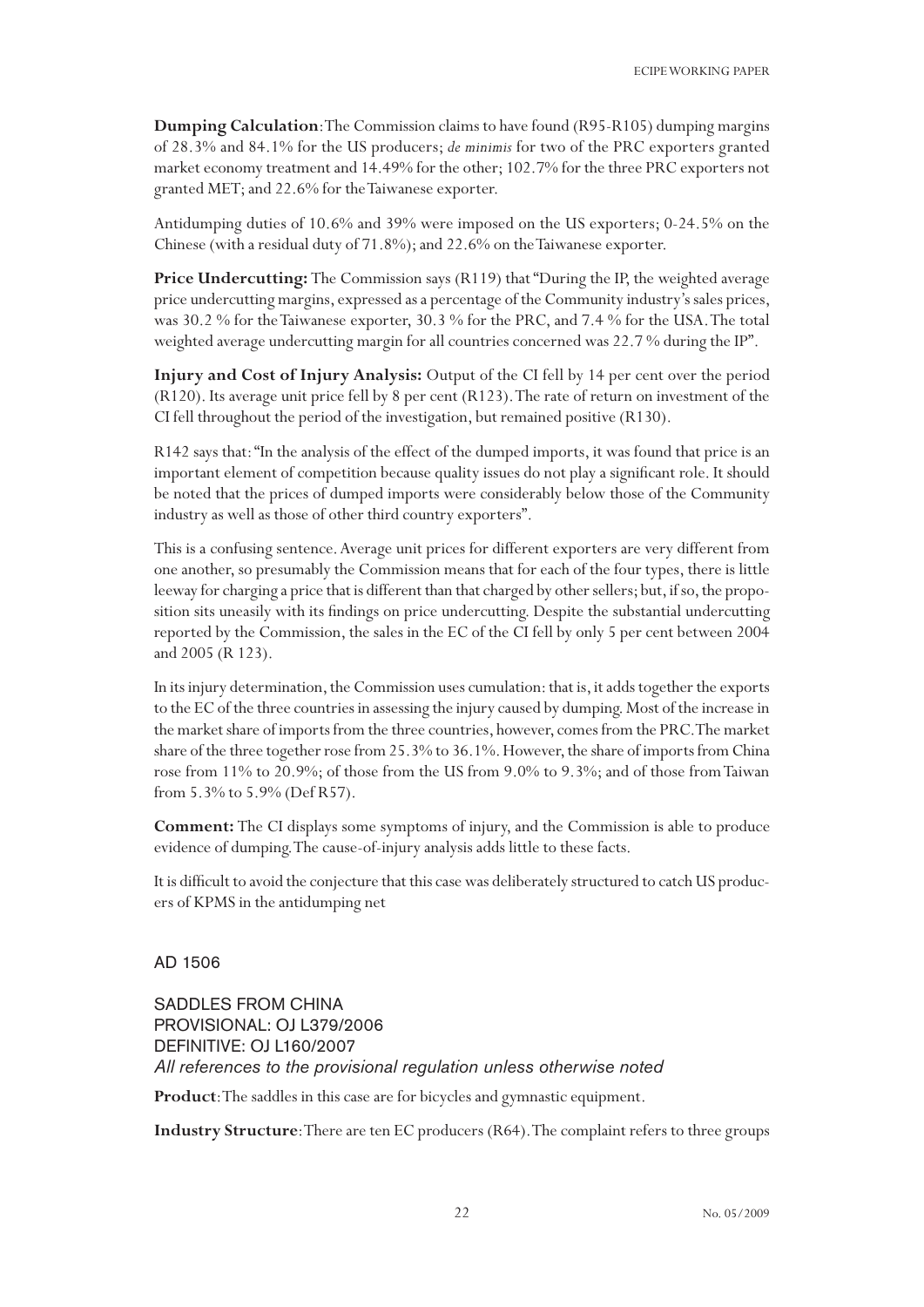of Chinese producers, each containing two or more companies, and one independent producer (R11). The Commission also mentions production in Taiwan, Vietnam, India, Mexico and Brazil, one of whose producers is used as the analogue for Chinese producers not granted MET (one group and the individual producer) (R21).

**Investigation Period**: The IP is calendar year 2005 and trends are examined between the start of 2002 and the end of the IP.

**Dumping Calculation**: Dumping margins were calculated at 29.6 per cent for producers not given MET; and at 0 and 5.8 per cent for those given MET (FD R19 and R22 amending PD R60-63).

**Price Undercutting**: Price undercutting is stated as  $67.3 - 70.1$  per cent (R76). The definitive determination imposed dumping duties at the level of the dumping margins.

**Injury and Cause of Injury Analysis**: The Chinese share of the EC saddle market grew from 7 per cent to 26 per cent between the start of 2002 and the end of 2005 (R72). The average price of Chinese saddles fell by 21 per cent over the period (R74). The average price of CI saddles rose by 25 per cent (R89). The output of the CI fell by 17 per cent (R79).

The Commission explains (R89) the increase in the average price of CI saddles as a result of

- a. an increase in raw material prices (which it says accounts for roughly half of total cost: R90); and
- b. a shift of output from low tech to high tech products.

No evidence is provided in support of these statements, nor any figures that would allow comparison of the size and relative importance of the two effects.

The Commission comments that:

"This price development in opposite directions can only partly be explained by a different product mix of saddles produced in the Community and the PRC. Moreover, the Community producers have submitted evidence that the access to and the prices of most raw materials are similar in the Community and the PRC. They have also shown that the raw material cost of saddles in the Community increased over the period considered. Indeed, some exporting producers in the PRC sell their products to the Community below cost of the raw material and this clearly shows that this is not a situation where prices are low because of a comparative advantage of the producers in the PRC, but because of the existence of dumping practices."

Or one in which the Commission got the facts wrong. No evidence is provided for the assertion that Chinese producers sell saddles in the EC for less than the cost of the raw materials they contain, and no reason is suggested why they might choose pursue such an expensive policy.

In R113, moreover, the Commission notes that the average unit price of saddles from India sell is roughly one half that of saddles from China (though the EC market share of Indian saddles remains at roughly one per cent through the period of observation); and that Vietnam exports saddles at roughly the same unit price as China, but also failed to push its EC market share above 1 per cent.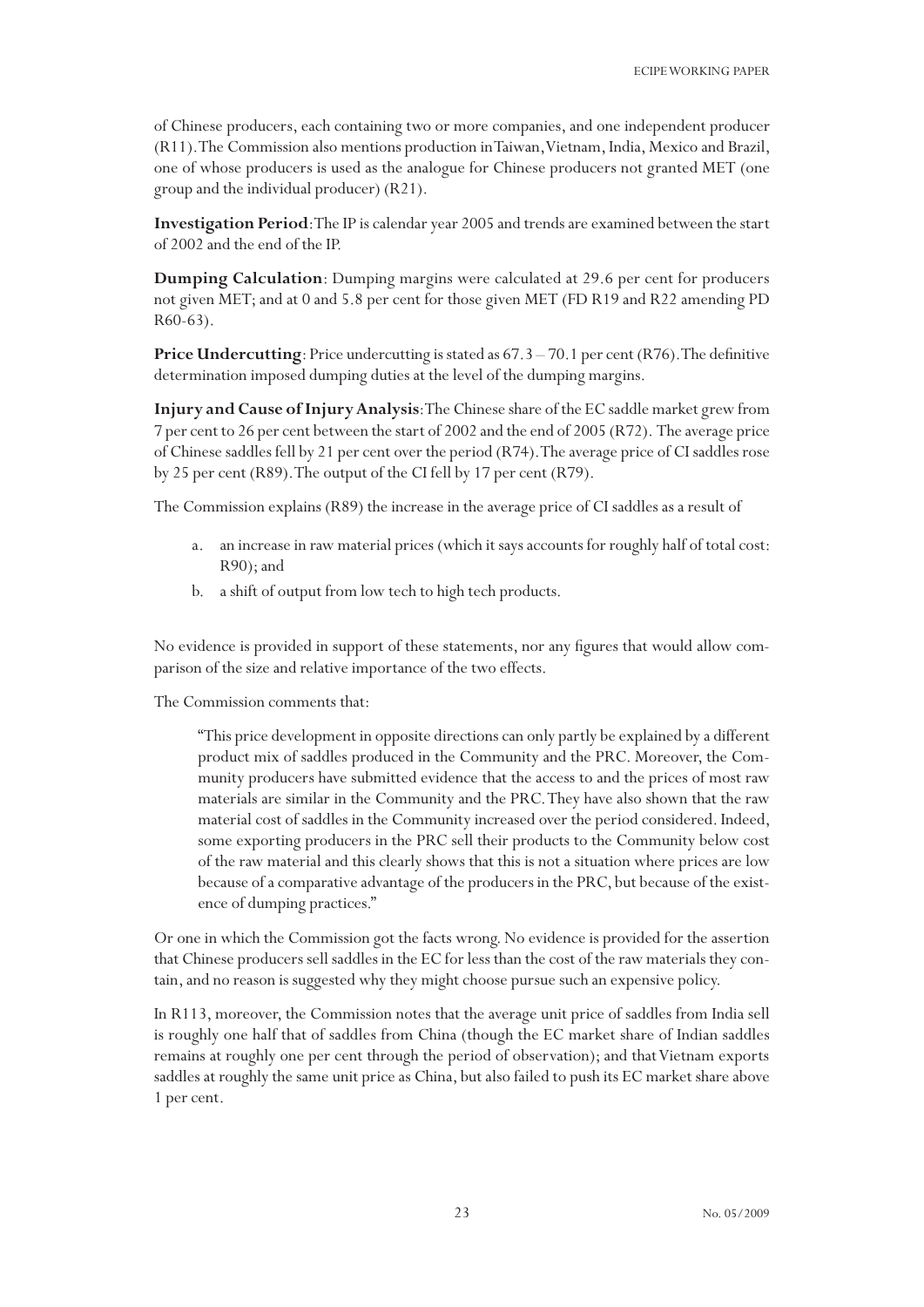The Commission concludes (R108) that:

"The effect of this unfair pricing behaviour of the dumped imports from the PRC was that the Community industry's prices were suppressed and could not even cover the increase of cost of raw materials. This was further confirmed by the significant reduction in profitability by the Community industry".

In fact, the return on investment of the CI was positive throughout, and in double figures every year except for the IP, when it fell to 1 per cent (R94).

**Comments**: The average unit price of CI output rose by 25 per cent between 2002 and 2005. That is compatible with price suppression, but does not sit easily with it. The Commission should have provided figures that would support its contention about the causes of the increase in CI prices and that allow comparison of performance in the production and sale of different types of saddle.

**Conclusion**: The analysis of causation adds nothing to the basic findings of dumping and injury. There is a clear possibility that the CI is at risk in the production of low-tech saddles but profitable in the production of high-tech ones. Anti-dumping duties may maintain a temporary EC presence in low-tech saddles; but it is not self-evident that this is an outcome to be applauded.

## AD1504

# PREPARED OR PRESERVED SWEETCORN KERNELS FROM THAILAND PROVISIONAL: OJ L364/2006 DEFINITIVE: OJ L159/2007

*All references are to the provisional regulation unless otherwise stated*

**Product**: Sweetcorn kernels, prepared or preserved by vinegar or acetic acid or other preservatives, not frozen.

**Industry Structure**: There are 18 producers of preserved sweetcorn kernels in the EC (R41), and at least 19 in Thailand (R16). The Commission selected 4 of the Thai companies for sampling, representing about 52 per cent of Thai exports to the EC (R18).

**Investigation Period**: The IP is calendar year 2005. Trends were observed from 1 January 2002 to the end of the IP (R12).

**Dumping calculation**: It seems clear (R22-R32) that normal value was frequently obtained by constructing costs of production, on the basis that the producer had insufficient profitable sales on the Thai market to use them in determining normal value. Dumping margins calculated on this basis ranged from 3.1 per cent to 17.5 per cent (Def R24, adjusting R38).

**Price Undercutting**: Price undercutting is claimed to be in the range  $2-8$  per cent. However, two of the four Thai producers were found not to undercut (R48). The language of R48 is not clear: it seems, however, that the other two undercut by 2 - 8 per cent, not that this was an average over the four.

**Injury and Cause of Injury Analysis**: Imports into the EC from Thailand rose by 87 per cent between 2002 and the IP, taking the Thai share of the EC market from 6.8 per cent to 12.7 per cent (R45). The price of imports fell by 13 per cent over the period.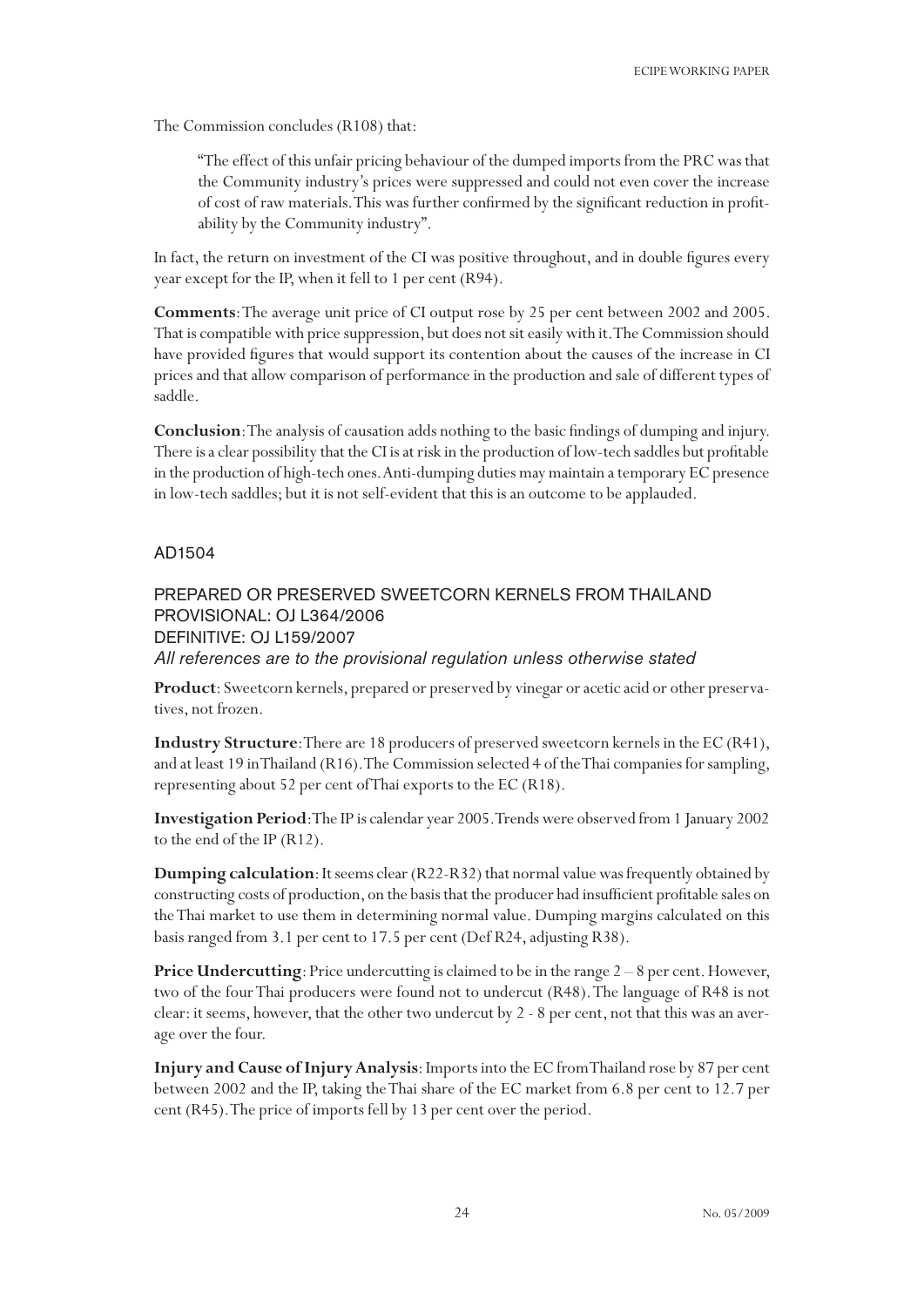The average unit price received by the CI fell by 8 per cent (R63). Its market share fell from 58.5 per cent to 55.9 per cent (R63).

Thai average unit prices (R45) maintained a fairly constant relation to CI prices (R63). The ratio of Thai to CI prices (R63) was 0.69 in 2002; 0.64 in 2003; and 0.65 in 2004 and 2005.

The Commission makes no comment on the difference in CI and Thai prices. It does speak (e.g. R22-29) of different "product types"; which opens the possibility that the difference in average unit price might be due to a concentration of Thai production in low-price types, while EC production is concentrated on high-price types. This is not demonstrated, however, and it is also possible that what the Commission interprets as "price undercutting" is due to within-type quality differences.

**Conclusion**: The evidence on price undercutting – only two of the four sampled firms found to undercut, and then by small and probably exaggerated margins -- does not seem to support strong statements. The Commission nevertheless says (R65) that: "Given the volume and the level of price undercutting of the imports concerned, these imports were *certainly* a factor affecting prices" (emphasis added).

But the level of price undercutting is trivial compared to the difference between Thai and EC prices, and, indeed, is so small as to be suspect. That prices in the EC would have risen had the Thai producers withdrawn from the EC market is a reasonable proposition. But it has nothing to do with price undercutting. It is difficult to avoid the conclusion that the Commission is trying to buttress a weak case with strong words.

The evidence of injury also seems slight. The return on investment of the CI did indeed fall by 58 per cent: from 59.8 per cent to 25.1 per cent. But the starting point is high; and the end point a long way from ruin.

The evidence of injury and the evidence that the injury was caused by the dumping of Thai products is unconvincing. The evidence strongly suggests that the EC would have been better off had this EC industry been left to cope with competition by itself.

## AD1501

# IRONING BOARDS FROM CHINA AND THE UKRAINE PROVISIONAL: L300/2006 DEFINITIVE: L109/2007 *References are to the provisional regulation unless otherwise stated*

**Industry Structure**: This is an industry containing many producers. The Commission identifies thirty producers in the EC (R72); eight in the PRC (R9, but in R4 suggests that there are many more); one in the Ukraine; at least nine in Turkey (R38); at least five in the US; three in Thailand; and five in India (R38).

The Commission notes, however, (R73) that "the level of concentration is relatively high as can be seen by the fact that the output of the five major producers represents more than 50% of the overall estimated output in the Community".

**Investigation Period**: The IP is calendar year 2005. Trends are observed between 1.1.02 and 31.12.05 (R11).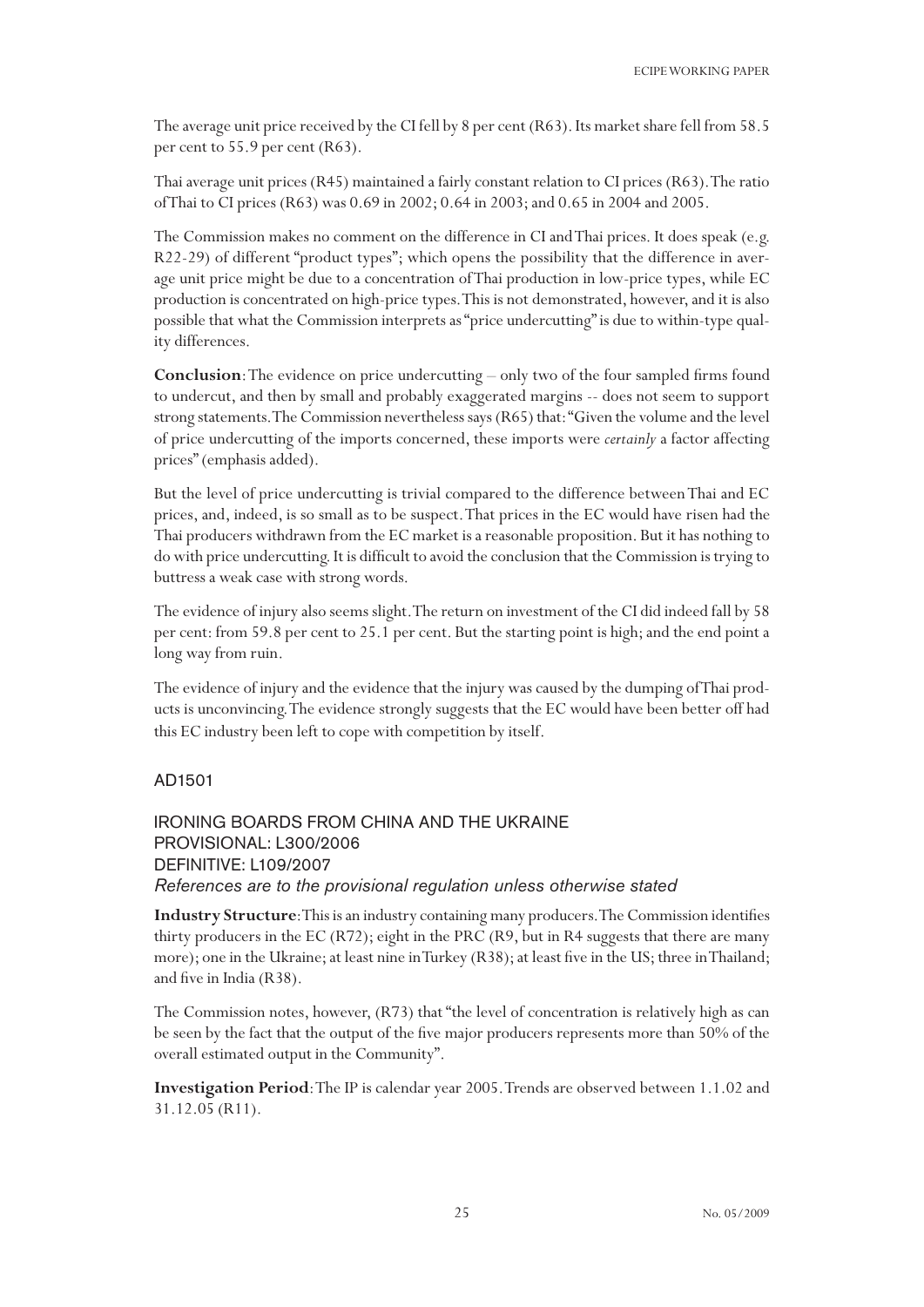**Dumping Calculation**: The Ukrainian producer and one Chinese producer received market economy treatment (MET). Turkey is used as the analogue country for exporters not given MET. Dumping margins for the PRC were found to be between 0 and 36.5 per cent (the zero dumping margin belonging to the producer given MET); and for the Ukrainian producer 17.3 per cent (R68).

**Price Undercutting**: Price undercutting, the Commission says, was 30.8 per cent for the Chinese producers and 6.6 per cent for the Ukrainian producer (R98). This suggests that imports from China were 24 per cent cheaper than those from the Ukraine.

**Injury and Cause of Injury Analysis**: Nevertheless, Ukrainian exports still managed to make inroads into the European market. R88 comments that "there were no imports from Ukraine in 2002. The only Ukrainian producer of ironing boards started its operation in 2003. The imports from Ukraine increased sharply in 2004, by more than 400%".

The Chinese producers are apparently also newcomers to the industry. The Commission notes in passing (R 90) that "[m]ost of the Chinese exporting producers are recent entrants to the ironing board market …. ".

Moreover, at least 95 per cent of the output of the Ukrainian producer and the Chinese producer accorded MET was exported (R43-49). This strongly suggests that these two operations – and perhaps the other Chinese operations – were set up to produce for export, probably primarily for the EC (the Commission remarks (R37) that the US market is said to be highly protected).

According to R100, the net return on investment for the CI was 61.98 per cent in 2002. It rose to 68.19 per cent in 2003, then fell to 4.77 per cent in 2004, recovering to 27.02 per cent in 2005.

**Comments**: These figures do not self-evidently describe a distressed industry. The Commission explains in R102 that:

"The return on investment, expressed in terms of net profits of the Community industry and the net book value of its investments developed in line with the investment and the profit margins. In respect of the seemingly high level of return on net assets, it should be noted that most of the companies constituting the Community industry were established 30 or more years ago and thus most of their assets have already been considerably depreciated. In fact, in 2004 when certain investments were made and when profit margins reflected the actual performance of the Community industry (rather than the artificially increased profit in the IP), the return on investment dropped by 63 percentage points. This confirms the inability of the Community producers to raise capital, in particular because of decreasing sales volume and low sales price".

This is an odd commentary. Does it follow that because the companies constituting the Community industry were established "30 or more years ago" that "*most* of their assets have already been considerably depreciated"? It does if there has been little recent investment. If that is the case, however, considerable depreciation is surely appropriate after thirty years. But the picture this suggests is of a not-very-vigorous industry making high profits on old capital equipment. And how does this "confirm the inability of the Community producers to raise capital, in particular because of decreasing sales volume and low sales price"?

The "artificially increased profit in the IP" to which the Commission refers in R102 is explained in R100:

"Over the period considered, profitability of the Community industry deteriorated. The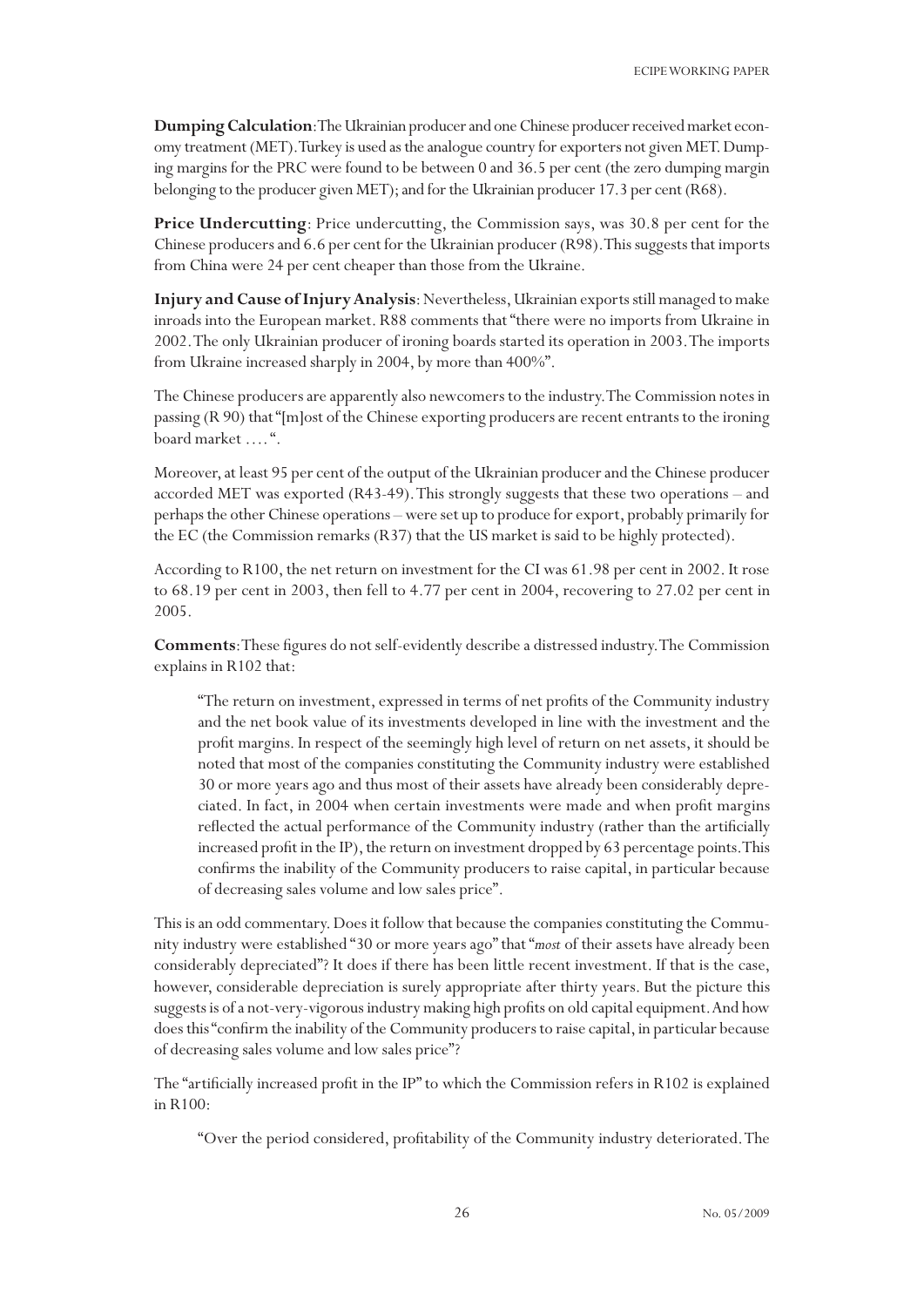profit margin in the IP was 40% lower than in 2002. The apparent improvement in the IP, as compared to 2004, was in reality achieved by cuts in remunerations of the management of some companies. Such remuneration cuts had significant impact on their profit margins. In fact, the overall gross profit continued decreasing in the IP and reached 65 % of its 2002 level. It is therefore evident that the increase of overall net pre-tax profit is artificial and not sustainable".

This analysis is unsatisfactory. A company that starts with a return on capital of 68.19 per cent, can experience a large reduction in that figure without being distressed. And why should 2004 management remuneration levels be regarded as sacrosanct? These are not, after all, self-evidently successful managers.

In fact, these figures suggest an alternative analysis. It is that this European industry has coasted for many years -- "*most* of their assets have already been considerably depreciated" -- but now is confronted by newcomers who have looked about for profitable opportunities and have found one in the European ironing-board industry.

An interesting footnote to this analysis appears in R137, where the Commission notes that members of the CI have imported Chinese ironing boards. "That was", it says, "a self defence action of the Community industry against the influx of low-priced dumped imports. In any event, these imports were resold in the Community at non-injurious prices." Buying at prices deemed injurious by the Commission and selling at non-injurious prices! A profitable business if you can get it!

**Conclusion:** It is far from evident on that the injuries of the CI – which are themselves open to question – were caused by the dumping or price undercutting that the Commission alleges. Certainly the Commission's presentation of its evidence is far from making either case.

#### FOOTNOTES

- Although the notion that buyers are bound by previous contracts raises difficulties for calculation of the degree of price undercutting. If existing contracts prevent buyers from purchasing at the lowest prices currently available, for example, which prices are to be compared – the prices at which the CI has contracted to supply with the price at which imports are offered; or prices at which exporters and domestic producers bid for off-contract business?
- 2. http://customs.hmrc.gov.uk/channelsPortalWebApp/channelsPortalWebApp.portal? nfpb=true& pageLabel=pageImport\_ShowContent&id=HMCE\_PROD1\_026952&propertyType=document
- 3. In anti-dumping cases against exports from non-market economies (NMEs), normal value is typically established by taking the costs of production of the allegedly dumped good in a country deemed to have a market economy (the analogue country). If an exporter from an NME is given "market economy treatment" (MET), however, that exporter is treated as if it came from a market economy, and its costs and dumping margins established under the same rules as apply to exporters from market economies. If an exporter is given "individual treatment" (IT), the reference price is established by the analogue country method, but a dumping margin will be calculated for it individually, on the basis of its own export prices.

The rules for the grant of either treatment are rigorous. They may be found in any antidumping case involving an economy deemed to be an NME.

4. In an interesting analysis, the Commission says (R106) "… the investigation showed that the unit costs of production of the Community industry have increased by around 8% between 2003 and the IP. The increase could be partly attributed to the apparent rise in the price of raw materials".

"However", it continues in R107, "the rise in the average unit cost of production has been more than compensated by the increase of the average unit selling price. … It is therefore considered that the rise in the cost of production did not contribute to the injury suffered by Community producers".